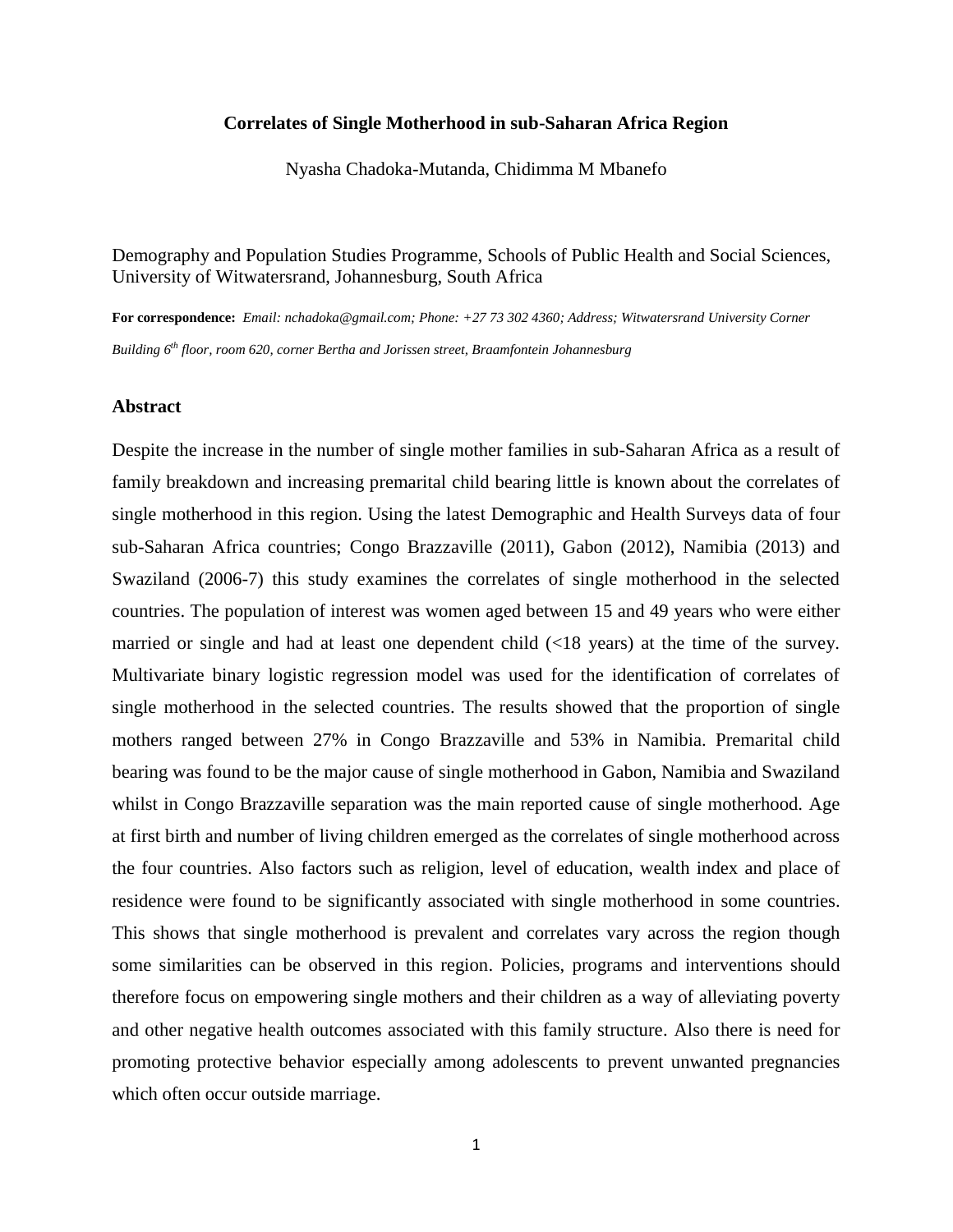### **Introduction**

Globally, there has been an increase in the number of single parent families and approximately three quarters of these families are single mother families compared to single father families [\(González 2005\)](#page-21-0). In Western countries the proportion of children who live in single mother families ranges between 1.5% in Belgium and 16.2% in America while in Sub-Saharan Africa the proportion of children who live in mother only families ranges between 10% in Nigeria and 34% in South Africa [\(Dlamini 2006\)](#page-20-0). These families have emerged as result of the increase in two parent family breakdown due to divorce/separation or death of a spouse and other factors like non-marital childbearing, migration and personal choice[\(Allan, Hawker et al. 2001,](#page-20-1) [Bigombe and Khadiagala 2003,](#page-20-2) [Cherlin 2005,](#page-20-3) [Moyo and Kawewe 2009,](#page-21-1) [Dintwat 2010,](#page-20-4) [Clark](#page-20-5)  [and Hamplová 2013\)](#page-20-5). [Clark and Hamplová \(2013\)](#page-20-5), pointed out that childbearing before marriage and marriage dissolution as a result of death/separation/death are the two major pathways which result in the formation of single mother families. Other studies have however shown that single motherhood is also emerging as result of individual choice where women choose to adopt or have children without marrying through insemination [\(Mannis 1999,](#page-21-2) [Golombok and Badger 2010\)](#page-21-3).

In sub-Saharan Africa region data on the prevalence of single motherhood is not readily available. However a recent study by [Clark and Hamplová \(2013\)](#page-20-5) showed that the probability of becoming a single mother by the age of 45 as a result of out of wedlock childbearing or marriage dissolution ranged between 30% in Ethiopia and 60% plus in countries like Kenya, Malawi and Zimbabwe. About 50% of women in sub-Saharan Africa are a more likely to become single mothers as a result of marriage dissolution through divorce or death of a spouse [\(Clark and](#page-20-5)  [Hamplová 2013\)](#page-20-5). The prevalence of HIV/AIDS related deaths among adults could be the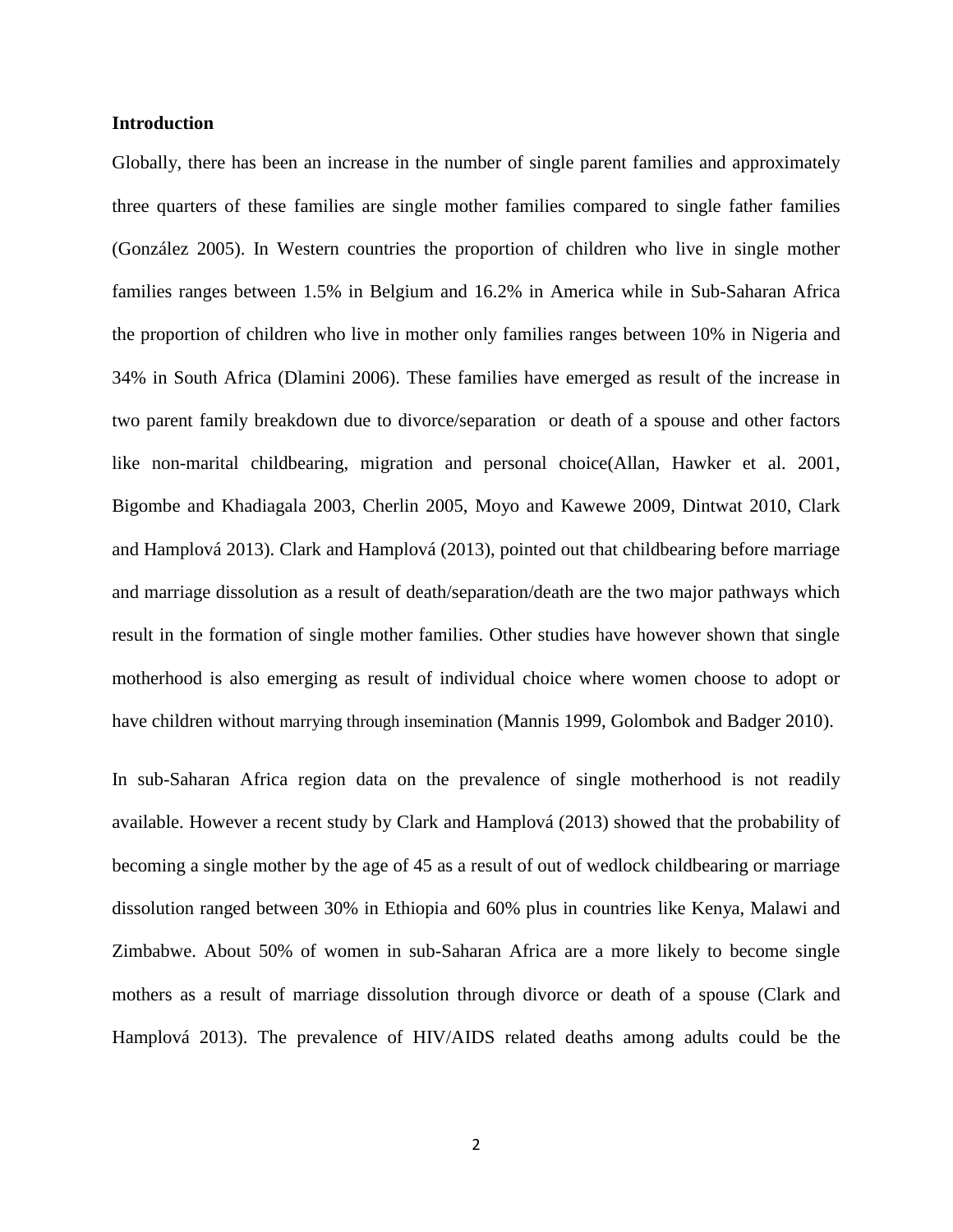explanation of the high chances of becoming a single mother as a result of death of a spouse in sub-Saharan region [\(Moyo and Kawewe 2009\)](#page-21-1).

Findings from other studies in sub-Saharan Africa have also indicated that single motherhood is common and an increasing family structure in some sub-Saharan Africa countries [\(Calvès 1999,](#page-20-6) [Moyo and Kawewe 2009,](#page-21-1) [Jordal, Wijewardena et al. 2013\)](#page-21-4). Increasing divorce rates in some countries like Ghana [\(Takyi 2001,](#page-22-0) [Kpoor 2013\)](#page-21-5) Togo [\(Locoh and Thiriat 1995\)](#page-21-6) and Malawi [\(Reniers 2003\)](#page-22-1) is also evidence that single mother families are increasing in this region since in many cases women are always given the custodian of children. Studies on marriage patterns have also shown that marriage rates and the proportion of those in marriage are declining [\(Kalule-](#page-21-7)[Sabiti, Palamuleni et al. 2007,](#page-21-7) [Mhongo and Budlender 2013,](#page-21-8) [Pazvakawambwa, Indongo et al.](#page-22-2)  [2013\)](#page-22-2). Premarital fertility is also high in this region though it varies from country to country [\(Garenne, Tollman et al. 2000,](#page-20-7) [Garenne and Zwang 2006,](#page-20-8) [Palamuleni and Adebowale 2014\)](#page-21-9) and this usually results in single motherhood. In countries like South Africa about half of all live births by women aged between 12 and 26 years were contributed by never married women [\(Garenne, Tollman et al. 2000\)](#page-20-7). Increase in age at marriage [\(Palamuleni 2010\)](#page-21-10), increased economic opportunities for women, labour migration [\(Bigombe and Khadiagala 2003\)](#page-20-2) have also been found to be associated with increased risk of single motherhood.

Despite the evidence from scientific research that single motherhood has become a global phenomenon very few studies have been done on the correlates of single motherhood in sub-Saharan Africa. A review by [Adams \(2004\)](#page-19-0)showed that there has been an imbalance in family research as many studies have been conducted in Western countries compared to African countries. The review further revealed that very few comparative studies have been done in family research [\(Adams 2004\)](#page-19-0).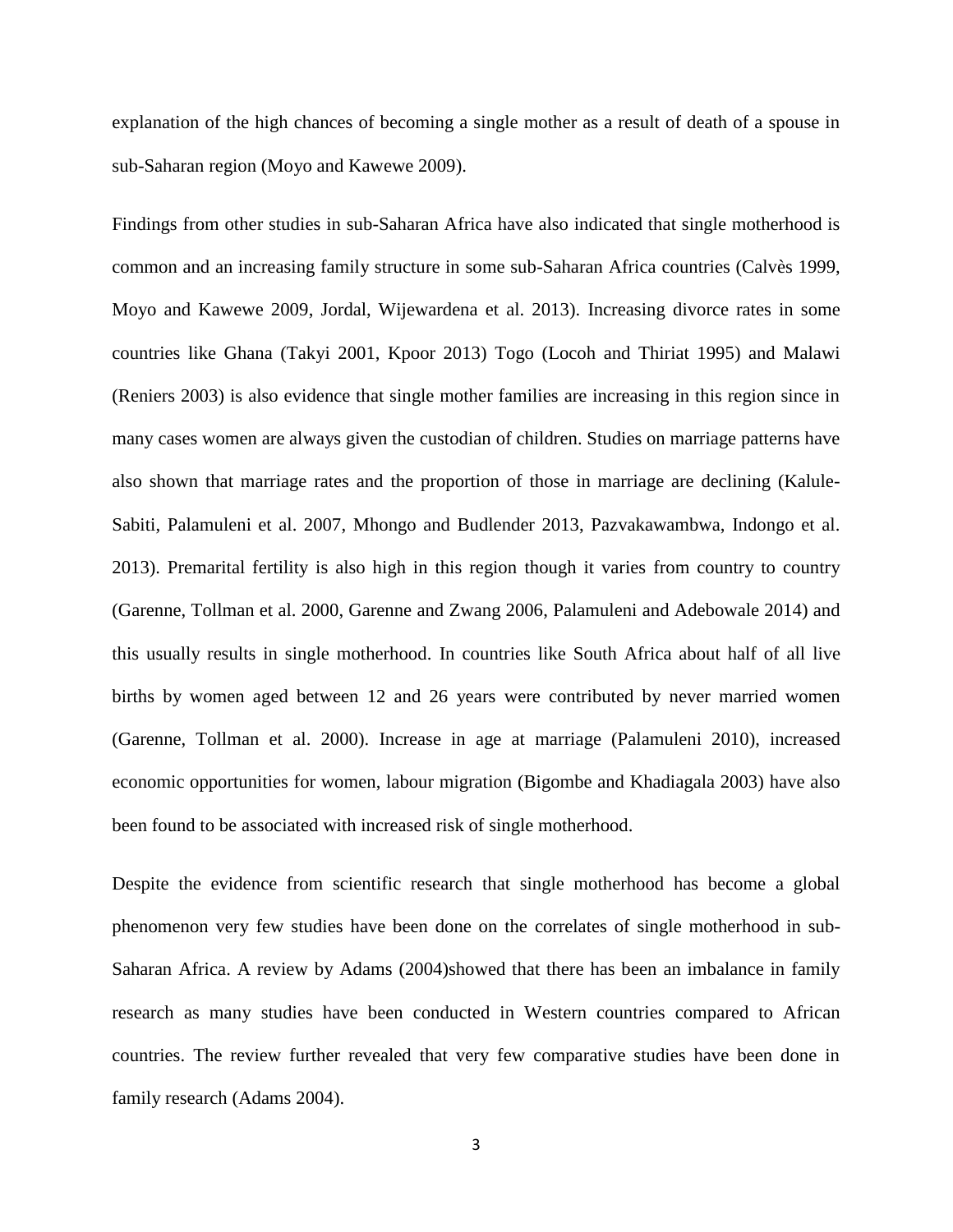The rise in single mother families in the sub-Saharan region is of concern because existing literature has documented that single motherhood negatively affects the wellbeing of the mother and the children as well as the society at large. Single mother families have been found to be vulnerable families compared to two parent families. Also, promotion of the health and wellbeing of women and children forms part of the key areas of most population policies that were developed after the 1994 International Conference on Population and Development.

Studies have shown that single mothers are more likely to be young mothers uneducated, unemployed or employed in low paying jobs and poor [\(Lipman, Offord et al. 1997,](#page-21-11) [Dlamini](#page-20-0)  [2006,](#page-20-0) Esteve, García‐[Román et al. 2012,](#page-20-9) [Jordal, Wijewardena et al. 2013\)](#page-21-4). It has however been noted that single mothers are not a homogenous group but a heterogeneous group as some studies have shown that this family structure is also common among educated and professional women and these are usually single mothers by choice [\(Berg-Cross, Scholz et al. 2004\)](#page-20-10).

Furthermore, single motherhood has been found to be a predictor of morbidity and mortality among women and children. Single mothers are more likely to suffer from cardiovascular diseases and diabetes [\(Young, Cunningham et al. 2005\)](#page-22-3), mental health problems such as depression and anxiety disorders [\(Brown and Moran 1997,](#page-20-11) [Lipman, Offord et al. 1997,](#page-21-11) [Hernández, Aranda et al. 2009\)](#page-21-12) compared to partnered mothers. Children of single mothers are more likely to die before reaching the age of five [\(Clark and Hamplová 2013\)](#page-20-5), to be malnourished/stunted [\(Gage, Sommerfelt et al. 1997,](#page-20-12) [Gurmu and Etana 2013\)](#page-21-13), have low school grades/ to drop out of school [\(McLanahan and Sandefur 1994,](#page-21-14) [Steele, Sigle-Rushton et al. 2009\)](#page-22-4). At adolescent level, teen pregnancy and delinquency behaviour has been found to be high among children from single mother families compared to those who are from two parent families [\(Ellwood and Jencks 2004\)](#page-20-13). However single mothers who are financially stable an economically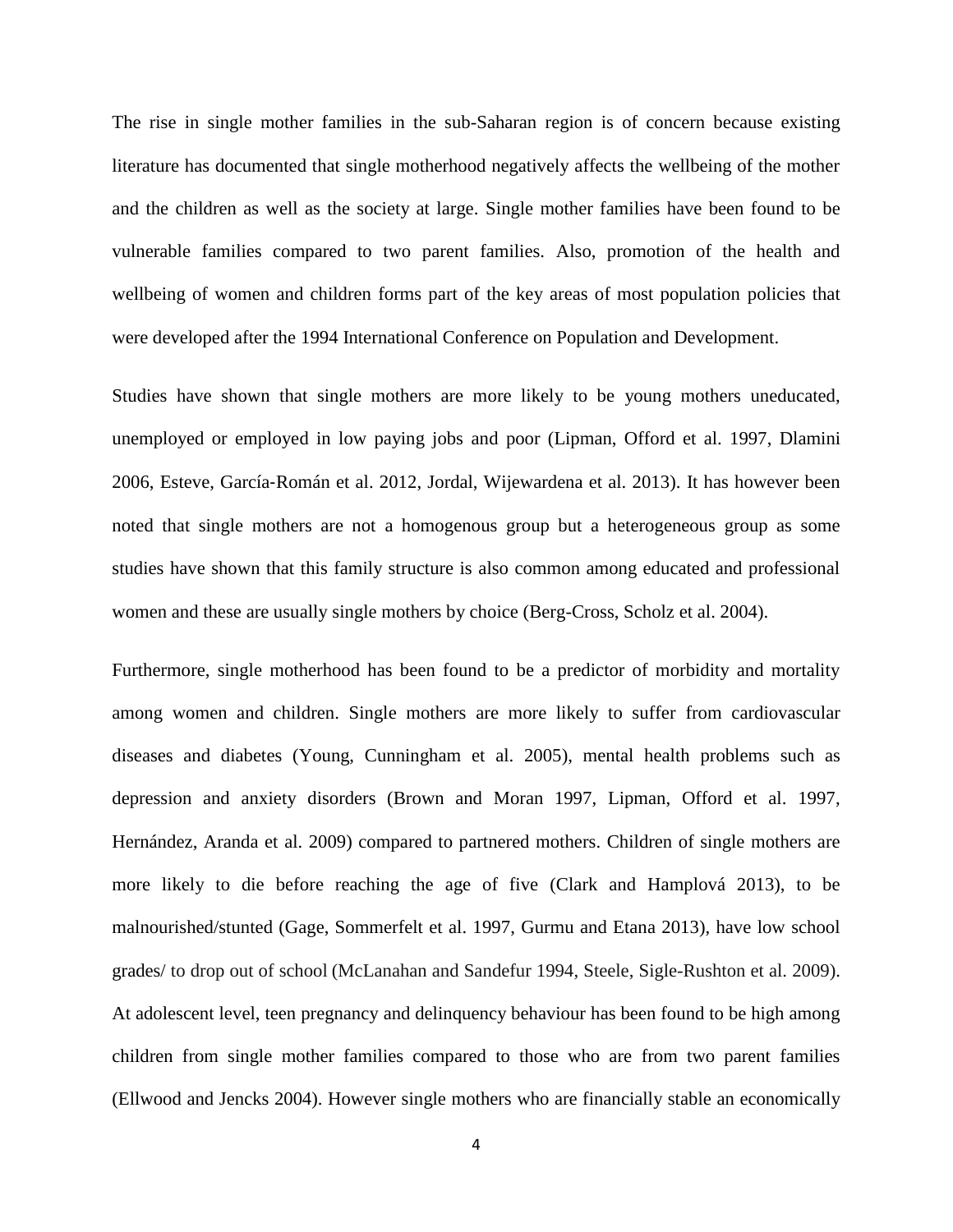independent have the capacity to take good care of their children and this result in positive outcomes [\(Mannis 1999\)](#page-21-2).

Sub-Saharan Africa is a region where poverty, teen/adolescent pregnancy, non-marital child bearing, malnutrition/under nutrition and under-five mortality levels are still high. Poverty rates tend to be high among women compared to men in many societies [\(Casper, McLanahan et al.](#page-20-14)  [1994\)](#page-20-14). The existence of a relationship between the above factors and single motherhood further strengthens the need for understanding the correlates of single motherhood in this region as this will shed light on the characteristics of this family structure.

Sub-Saharan Africa region is also a region where divorce and separation rates are also increasing [\(Takyi 2001\)](#page-22-0). Adult mortality is also high as a result of the HIV/AIDS pandemic and studies have shown that women are more likely to be single as a result of death of a spouse [\(Moyo and](#page-21-1)  [Kawewe 2009,](#page-21-1) [Clark and Hamplová 2013\)](#page-20-5). Labour migration has also resulted in family breakdown as men tend to migrate and leave their wives and children behind [\(Adepoju 2000,](#page-20-15) [Bigombe and Khadiagala 2003\)](#page-20-2). This is an indication that single motherhood could be high in this region therefore the need to understand the patterns and correlates.

In Namibia a study by Palamuleni and [Adebowale \(2014\)](#page-21-9) revealed that premarital child bearing is still high and common among uneducated women in this country. The prevalence of premarital child bearing among female youths was estimated to be 25.5% which was the highest out of all the six countries that were selected for that study [\(Palamuleni and Adebowale 2014\)](#page-21-9). A study by [Garenne and Zwang \(2006\)](#page-20-8) showed a 42.7% prevalence of premarital fertility among women in Namibia[.Pazvakawambwa, Indongo et al. \(2013\)](#page-22-2) study revealed a decline in the proportion of those women getting married whilst the proportion of those never married women is increasing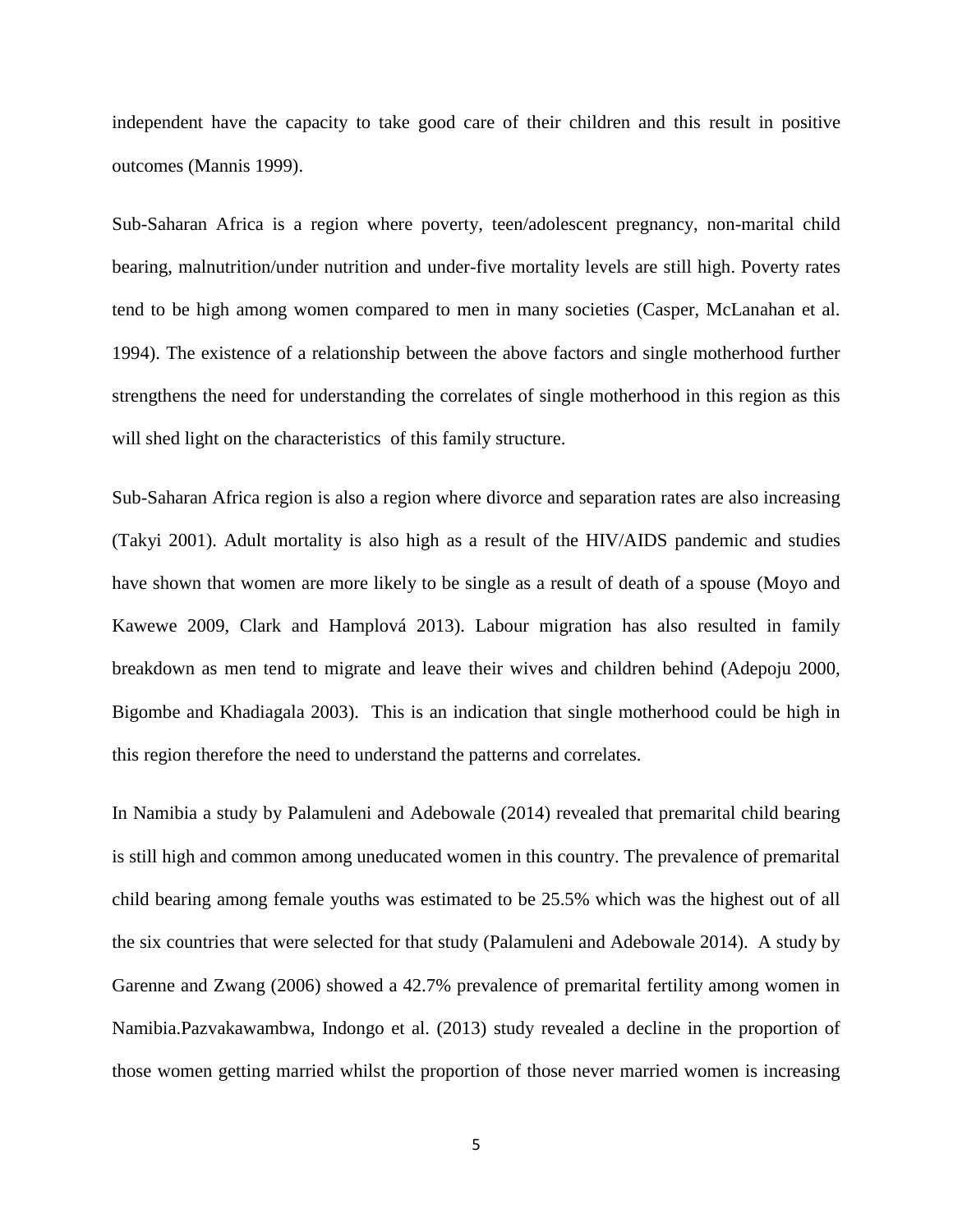and dominant in this country. In Swaziland the percentage single mothers is estimated to have increased by 14% between 1986 and 2006 (SWAMSO, 2006). A study by [Dlamini \(2006\)](#page-20-0) showed that Swaziland was one of the countries that had the highest percentage of children who lived with their mother only of about 27%. Premarital child bearing is said to be very common in this country [\(Russell 1993\)](#page-22-5) and high levels of adolescent pregnancy and adolescent fertility have been documented in this country [\(Ministry of Health and Social Welfare \(MOHSW\)](#page-21-15)  [Government of Swaziland 2001\)](#page-21-15). Furthermore Swaziland is one of the countries with the highest HIV/AIDS prevalence rates and it estimated that the prevalence of HIV within the reproductive age population (15-49) is about 26% [\(Swaziland Central Statistical Office and Macro](#page-22-6)  [International Inc 2008\)](#page-22-6). Death of a spouse results in single motherhood.

In Gabon premarital fertility is also high estimated at about 26.4% [\(Garenne and Zwang 2009\)](#page-21-16) Over the years the proportion of never married women has been increasing in Gabon and studies have shown that never married women tend to have children. In Congo Brazzaville teenage pregnancy and teen motherhood is very high, about 31% of women age between 15-19 years reported ever being pregnant (Congo Brazzaville, Demographic and Health Survey youth factsheet, 2005). Early sexual initiation is also high in Congo Brazzaville, 81% of women aged between 18-24 years initiate sexual intercourse before the age of 18 (CBDHS, 2005) and this is a predictor of single motherhood. Cohabiting rates among youths are also high (44%). This type union has been found to be unstable and usually results in single motherhood. A study by [Antoine and Nanitelamio \(1991\)](#page-20-16) showed that Brazzaville had the largest percentage of single women compared to the other cities that were selected. [Antoine and Nanitelamio \(1991\)](#page-20-16) pointed out that being single was acceptable in that city. The study further revealed that Brazzaville city had the largest percentage of single mothers compared to Pikine and Abidjan cities, unmarried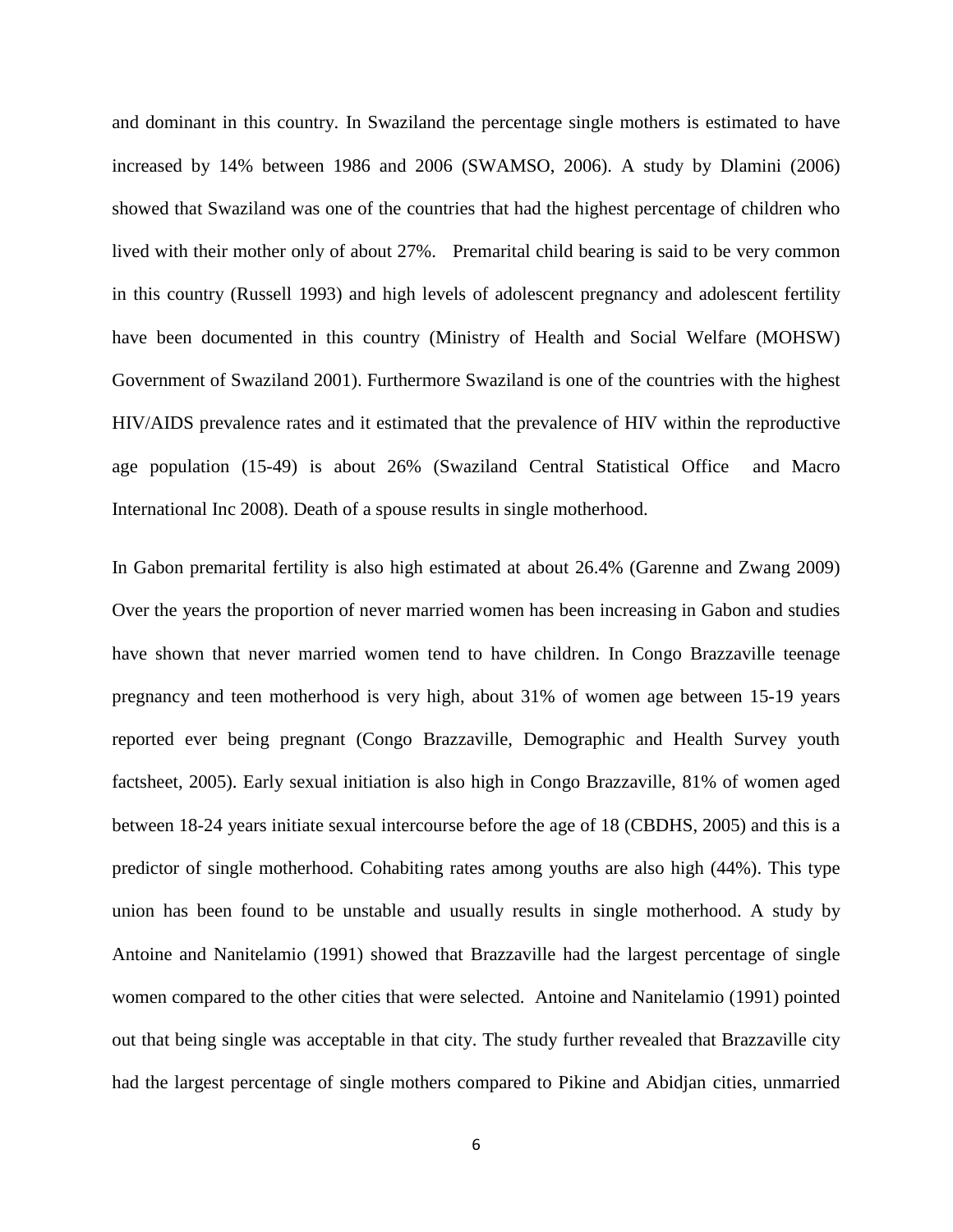women contributed about half of the births that were recorded in that period. It is against this background that these countries were selected for this study.

The aim of this study is therefore to examine the correlates of single motherhood in four sub-Saharan Africa countries: Congo Brazzaville, Gabon, Namibia and Swaziland using Demographic and Health Surveys data which is nationally representative and comparable data. This study will add to the body of literature in family research in sub-Saharan Africa.

### **Data source and Methods**

Data for this study was drawn from the latest Demographic and Heath Surveys that were conducted as part of the worldwide Measure DHS program in the selected countries; Congo Brazzaville, Gabon, Namibia and Swaziland. Each survey collected data from a nationally representative sample of women aged between 15 and 49 years on background characteristics (age, education, wealth, place of residence), birth history, fertility, marriage and sexual activity among other things. This study focused on women/mothers who were either married or single and had at least one dependent child at the time of the survey. The study therefore included all women who were never married, married and formerly married (divorced/separated/widowed) who had a child less than 18 years. The index child that was used in the selection of the study population was the first child. A sample of 7 611 (Congo Brazzaville), 5 403 (Gabon), 5 740 (Namibia) and 3 081 (Swaziland) women/mothers was selected. These are all weighted values.

The dependent variable for this study is single motherhood which was derived from the current marital status of the mother with a child below 18 years. It is a binary outcome categorized as "Yes  $(1)$ " if one is a single mother and "No  $(0)$ " if one is married mother.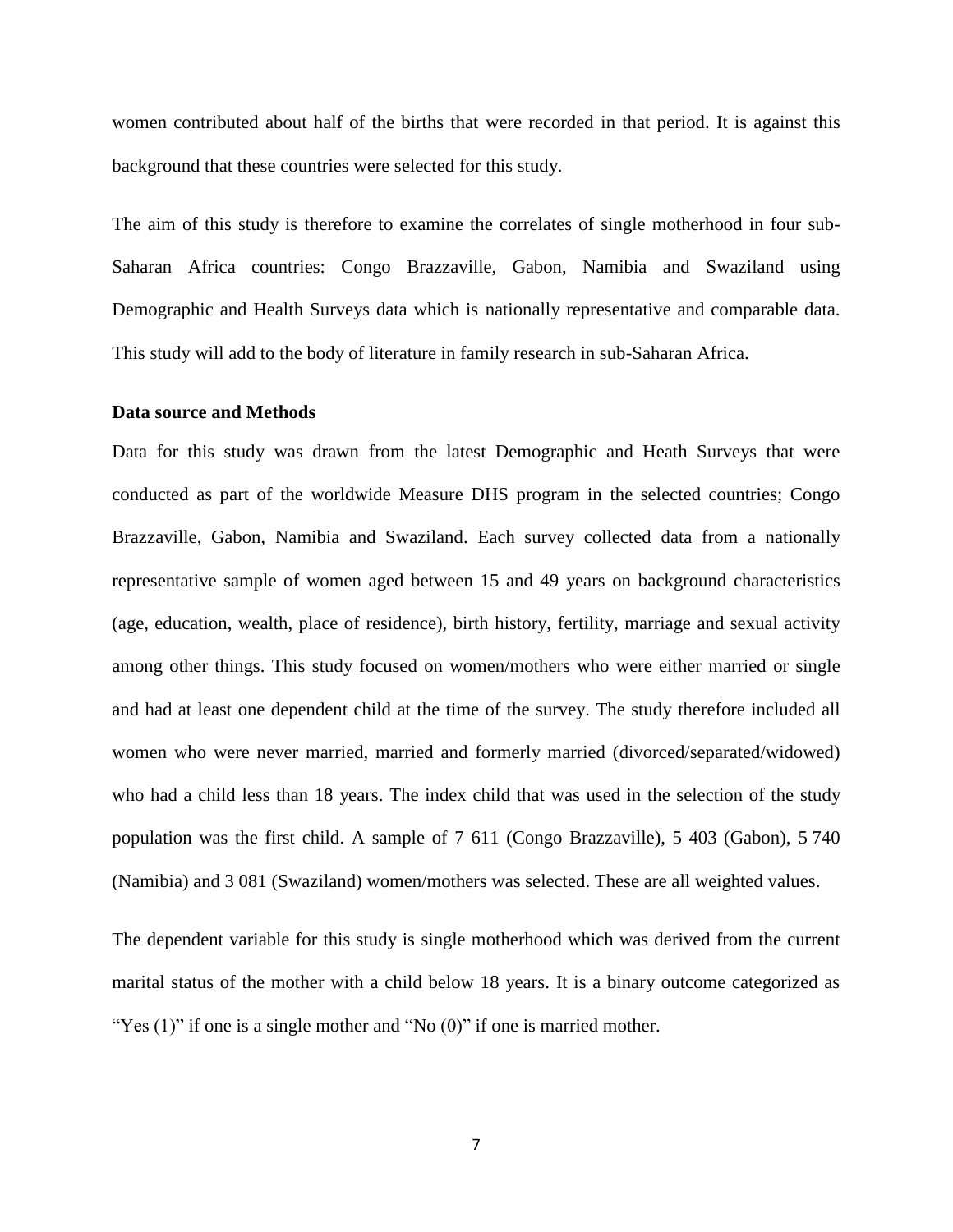The independent variables that were selected were age, age at first birth, age at first sex and number of living children which are continuous variables; place of residence (urban/rural), level of education (no education/primary/secondary plus), wealth index (poor/middle/rich), occupation (not working/professionals and clerical/ sales and services/agriculture, manual and others) and religion (Catholics/other Christians/other religions). The religion variable for Swaziland was categorized into two categories because they were very few observations within the Catholics category so for Swaziland Catholics are included in the other Christians category.

# **Data Analysis**

Data analysis for this study was done at three levels; univariate, bivariate and multivariate. Descriptive statistics were used and the results for the respondent's profile were presented using percentage distribution. The person chi-square test was used to examine the association between single motherhood and each selected independent categorical variable. The multivariate binary logistic regression was then employed to examine the linear relationship between the predictor variables and single motherhood. All the analysis was conducted using Stata version 13 [\(StataCorp 2013\)](#page-22-7). The women sample weight provided in the DHS individual dataset was used during tabulations. Application of the sample weight is essential during tabulation because it adjusts for non-response and oversampling of some population segments in the survey data. To account for the survey sampling design the Stata survey command (svy) was used in the analysis of the other three countries except for Swaziland where only the sample weight (iw=weight) because the selected sample data could not permit the use of (svy).

The logistic regression model equation used for the multivariate analyses is: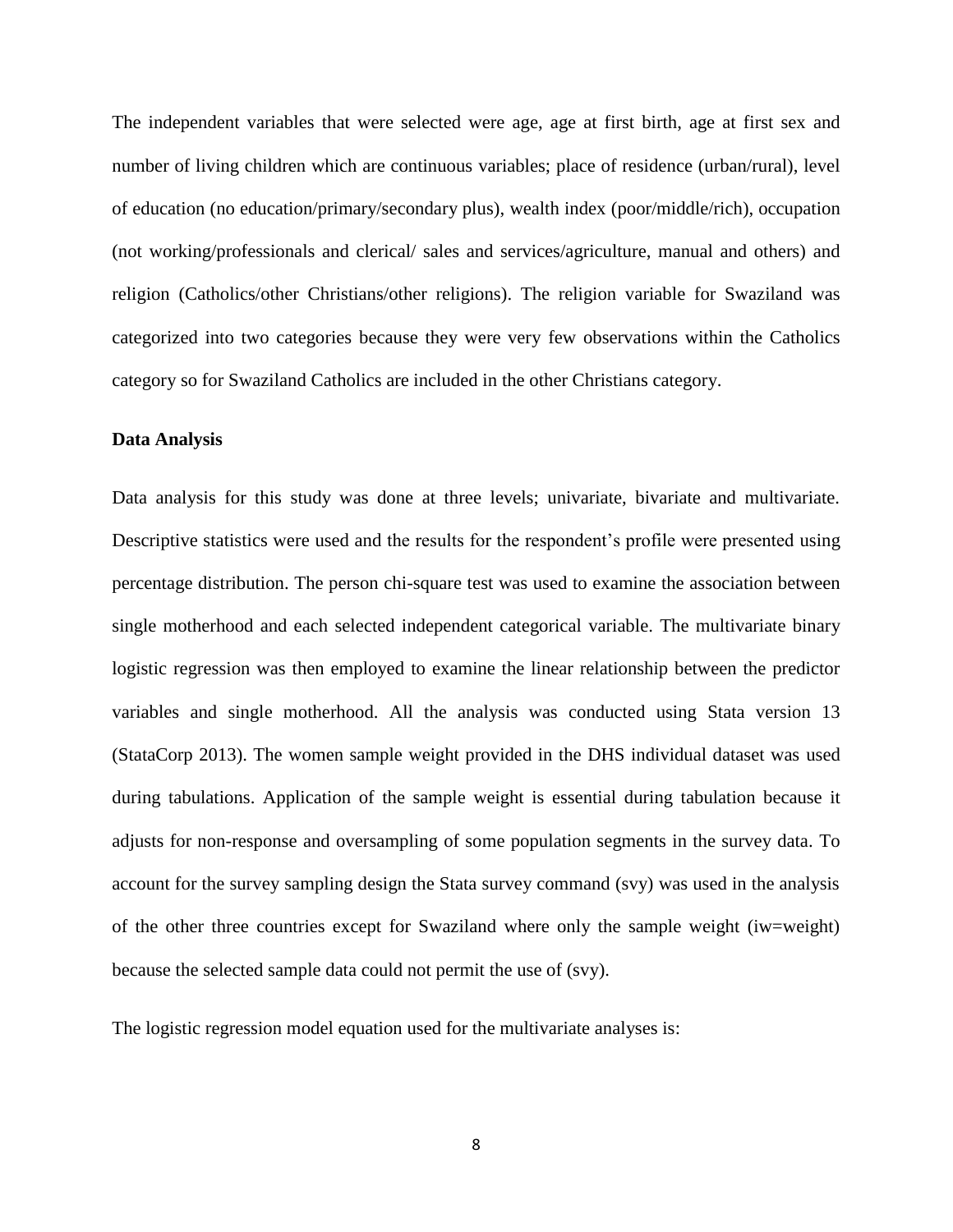( 1 − ) = + <sup>1</sup> <sup>1</sup> + <sup>2</sup> <sup>2</sup> … … … … … … … … … … … … .

Where:  $P = probability of single motherhood$ 

 $x_1 - x_i$  = the selected predictor variables

 $\beta_1 x_1 + \beta_i x_i$  = regression coefficients

## **Results**

### **Respondents Profile**

The results in table 1 revealed that the proportion of single mothers was 27% in Congo Brazzaville, 32.5% in Gabon, 53.3% in Namibia and 44.1% in Swaziland. The average age of the respondents across the four countries was above 30 years, mean age at birth was between 19 years in Gabon and 20 years in Namibia and age at first sex between 16 years and 19 years respectively. A larger percentage of the selected women across the four countries were educated with secondary/higher education. Swaziland had the largest percentage of the respondents who were unemployed compared to the other countries.

**Table 1: Description of the study Population** 

| <b>Characteristics</b>  | <b>Congo Brazzaville</b> |      | Gabon                      |            |         | <b>Namibia</b>     | <b>Swaziland</b>   |      |  |
|-------------------------|--------------------------|------|----------------------------|------------|---------|--------------------|--------------------|------|--|
|                         | $N = 7611$               |      |                            | $N = 5403$ |         | N=5 740            | $N = 3081$         |      |  |
| <b>Marital status</b>   |                          |      |                            |            |         |                    |                    |      |  |
| Married                 | 5 5 2 2                  | 72.6 | 3646                       | 67.5       | 2679    | 46.7               | 1723               | 55.9 |  |
| Single mothers          | 2088                     | 27.4 | 1757                       | 32.5       | 3 0 6 1 | 53.3               | 1 3 5 8            | 44.1 |  |
| Age                     | 30.6                     |      | $30.9$ (sd $8.3$ )         |            |         | $32.1$ (sd $8.3$ ) | $30.9$ (sd $8.6$ ) |      |  |
| <b>Residence</b>        |                          |      |                            |            |         |                    |                    |      |  |
| Urban                   | 4975                     | 65.4 | 4 7 1 1                    | 87.2       | 3 1 5 5 | 55.0               | 820                | 26.6 |  |
| Rural                   | 2 6 3 5                  | 34.6 | 692                        | 12.8       | 2 5 8 5 | 45.0               | 2 2 6 1            | 73.4 |  |
| Religion                |                          |      |                            |            |         |                    |                    |      |  |
| Catholics               | 2 2 3 6                  | 29.4 | 2 2 2 3<br>1 1 7 9<br>41.1 |            | 20.5    | $\blacksquare$     |                    |      |  |
| <b>Other Christians</b> | 1939                     | 25.5 | 2 4 9 1                    | 46.1       |         | 27.1               | 1448               | 47.0 |  |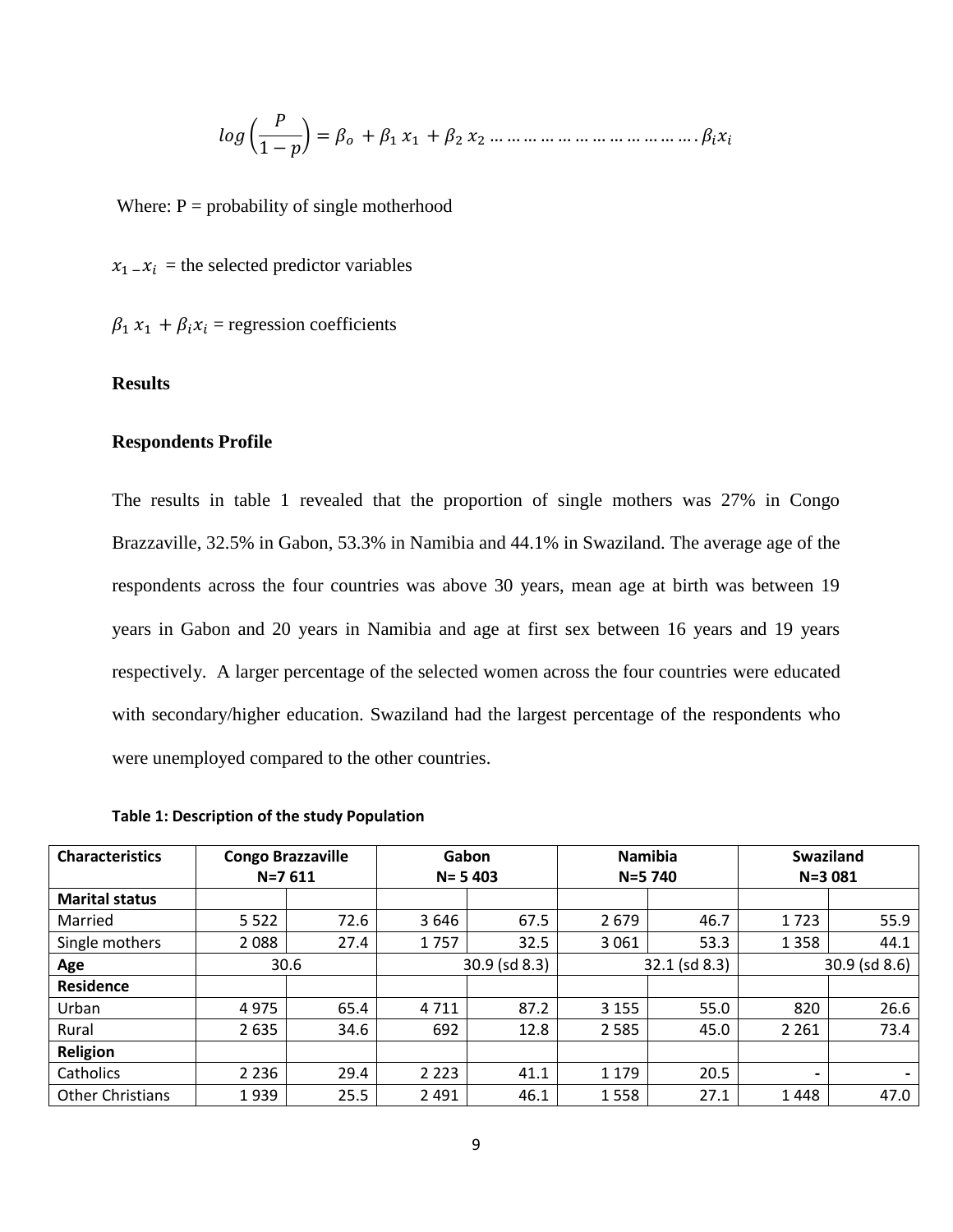| Other religions     | 3436          | 45.1          | 688           | 12.7       | 3 0 0 3 | 52.3               | 1631          | 53.0 |  |
|---------------------|---------------|---------------|---------------|------------|---------|--------------------|---------------|------|--|
| Age at $1st$ birth  | 19.1 (sd 3.7) |               | 18.9 (sd 4.0) |            |         | $20.6$ (sd $4.1$ ) | 18.8 (sd 3.2) |      |  |
| Age at $1st$ sex    |               | 15.7 (sd 2.0) | 16.3 (sd 2.2) |            |         | $18.3$ (sd $3.1$ ) | 17.4 (sd 2.6) |      |  |
| <b>Education</b>    |               |               |               |            |         |                    |               |      |  |
| No education        | 489           | 6.4           | 302           | 5.6        | 332     | 5.9                | 287           | 9.3  |  |
| Primary             | 1989          | 26.1          | 1291          | 23.9       | 1 2 4 2 | 21.6               | 1020          | 33.1 |  |
| Secondary+          | 5 1 3 4       | 67.5          | 3809          | 70.5       | 4 1 6 5 | 72.6               | 1774          | 57.6 |  |
| <b>Occupation</b>   |               |               |               |            |         |                    |               |      |  |
| Not working         | 1872          | 24.8          | 2 2 9 4       | 42.9       | 2621    | 45.8               | 1463          | 47.6 |  |
| Professionals       | 409           | 5.4           | 666           | 12.5       | 887     | 15.5               | 322           | 10.5 |  |
| Sales/Services      | 3 0 0 1       | 39.8          | 1637          | 30.7       | 1869    | 32.6               | 899           | 29.3 |  |
| Agric/Manual        | 2 2 6 5       | 30.0          | 744           | 13.9       | 349     | 6.1                | 389           | 12.7 |  |
| <b>Wealth Index</b> |               |               |               |            |         |                    |               |      |  |
| Poor                | 3 0 2 3       | 39.7          | 2018          | 37.3       | 2 1 1 7 | 36.9               | 1 0 6 5       | 34.6 |  |
| Middle              | 1562          | 20.5          | 1 1 8 7       | 22.0       | 1 1 8 4 | 20.6               | 600           | 19.5 |  |
| Rich                | 3026          | 39.8          | 2 1 9 8       | 40.7       | 2 4 3 9 | 42.5               | 1415          | 46.0 |  |
| # living children   | 3 (sd 1.8)    |               |               | 3 (sd 2.1) |         | 3 (sd 1.7)         | 3 (sd 2.1)    |      |  |

\*weighted values

# **Figure 1: Levels of single motherhood in Congo Brazzaville, Gabon, Namibia and Swaziland**

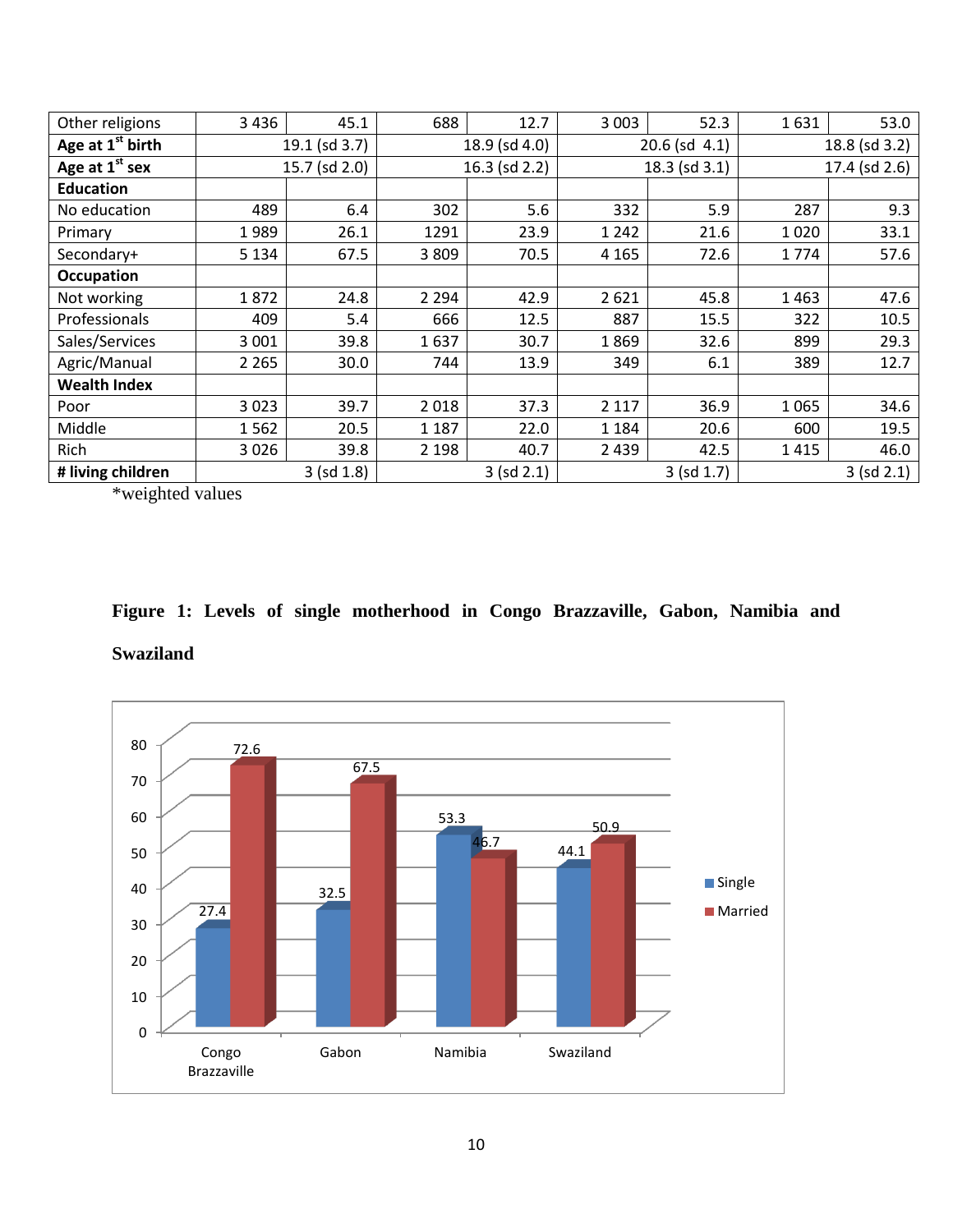Figure 1 above shows that 27.4% of the 7611 respondents in Congo Brazzaville who had a dependent child at the time of survey were single mothers. In Gabon 32.5% of 5 403 selected women were single mothers. In Namibia 3 061 (53.3%) out of 5 740 respondents were single mothers while in Swaziland 1 358 out of 3 081 women were single mothers.



**Figure 2: Distribution of single motherhood by marital status**

Figure 2 above shows the different types of single motherhood. In Congo Brazzaville a larger percentage of single mothers were single because of separation (57.3%) followed by never married mothers (30.8%). In Gabon the majority of single mothers were never married (60.2%) followed by 32.9% who were separated mothers. A higher percentage of single mothers in Namibia had never been married (84.2%), followed by 8.9% mothers who were separated from their spouse. In Swaziland 75.5% of the single mothers were never married mothers followed by 15.8% widows due to death of a spouse. Divorce was the least reported cause of single motherhood across all the four countries.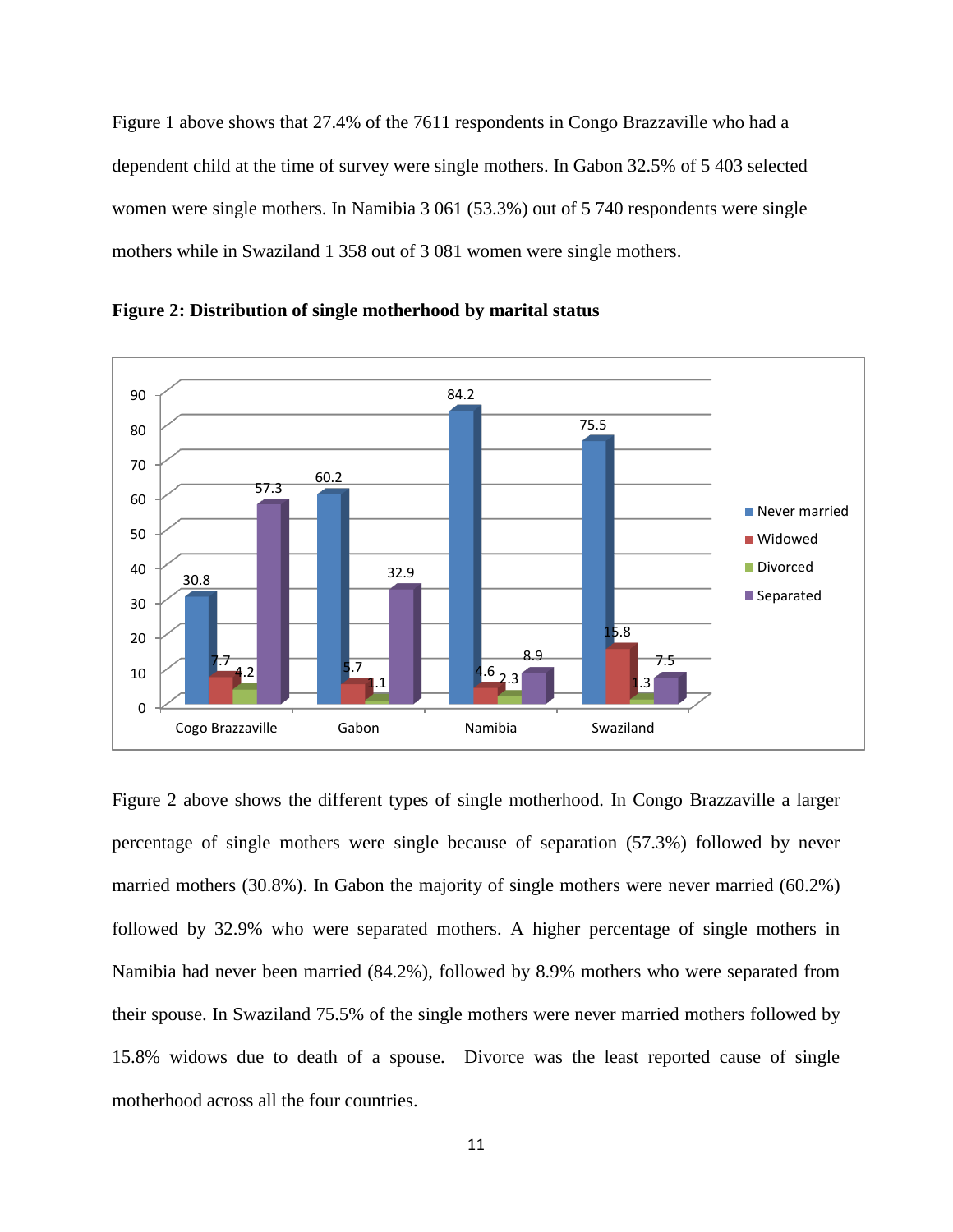## **Bivariate Analysis**

In table 2 below the results showed that educational level is significantly associated with single motherhood in all the selected countries and occupation is significantly associated with single motherhood in Congo Brazzaville, Namibia and Swaziland. Other factors that were also significantly associated with single motherhood were wealth index in Congo Brazzaville, place of residence (Congo Brazzaville, Namibia and Swaziland) and religion in Gabon and Swaziland. The results in table 2 further revealed that a larger proportion of the single mothers in Congo Brazzaville (70%), Gabon (88%) and Namibia (53%) resided in the urban areas whilst in and Swaziland (66%) most of the single mothers were rural residents. Across the four countries over 60% of the single mothers had secondary/higher education. A larger percentage of single mothers in countries like Gabon (44%), Namibia (45%) and Swaziland (47%) were not working whilst in Congo Brazzaville (43%) most of the single mothers' occupation was in sales/services. About 40% of single mothers in Congo Brazzaville and Gabon were poor whilst in Namibia and Swaziland about 40% of the single mothers were rich.

| <b>Characteristics</b>  |              | <b>Congo Brazzaville</b> |              | Gabon |              | <b>Namibia</b>  |                          | Swaziland** |  |
|-------------------------|--------------|--------------------------|--------------|-------|--------------|-----------------|--------------------------|-------------|--|
| Single mothers          | 2088<br>27.4 |                          | 1757         | 32.5  |              | 53.3<br>3 0 6 1 |                          | 44.1        |  |
|                         | %<br>P value |                          | %<br>P value |       | %<br>P value |                 | %<br>P value             |             |  |
| <b>Residence</b>        |              |                          |              |       |              |                 |                          |             |  |
| Urban                   | 70.0         | 0.000                    | 88.5         | 0.076 | 53.0         | 0.023           | 33.8                     | 0.002       |  |
| Rural                   | 30.0         |                          | 11.5         |       | 47.0         |                 | 66.2                     |             |  |
| <b>Religion</b>         |              |                          |              |       |              |                 |                          |             |  |
| Catholics               | 31.8         | 0.056                    | 41.2         | 0.000 | 19.8         | 0.436           | $\overline{\phantom{0}}$ |             |  |
| <b>Other Christians</b> | 26.3         |                          | 52.2         |       | 27.0         |                 | 51.5                     | 0.000       |  |
| Other religions         | 41.9         |                          | 6.6          |       | 53.1         |                 | 48.5                     |             |  |
| <b>Education</b>        |              |                          |              |       |              |                 |                          |             |  |
| No education            | 4.9          | 0.000                    | 1.6          | 0.000 | 4.4          | 0.000           | 7.4                      | 0.000       |  |
| Primary                 | 23.0         |                          | 21.6         |       | 19.9         |                 | 30.7                     |             |  |
| Secondary+              | 72.1         |                          | 76.8         |       | 75.7         |                 | 61.9                     |             |  |

**Table 2: Bivariate Analysis of single motherhood and the selected independent variables**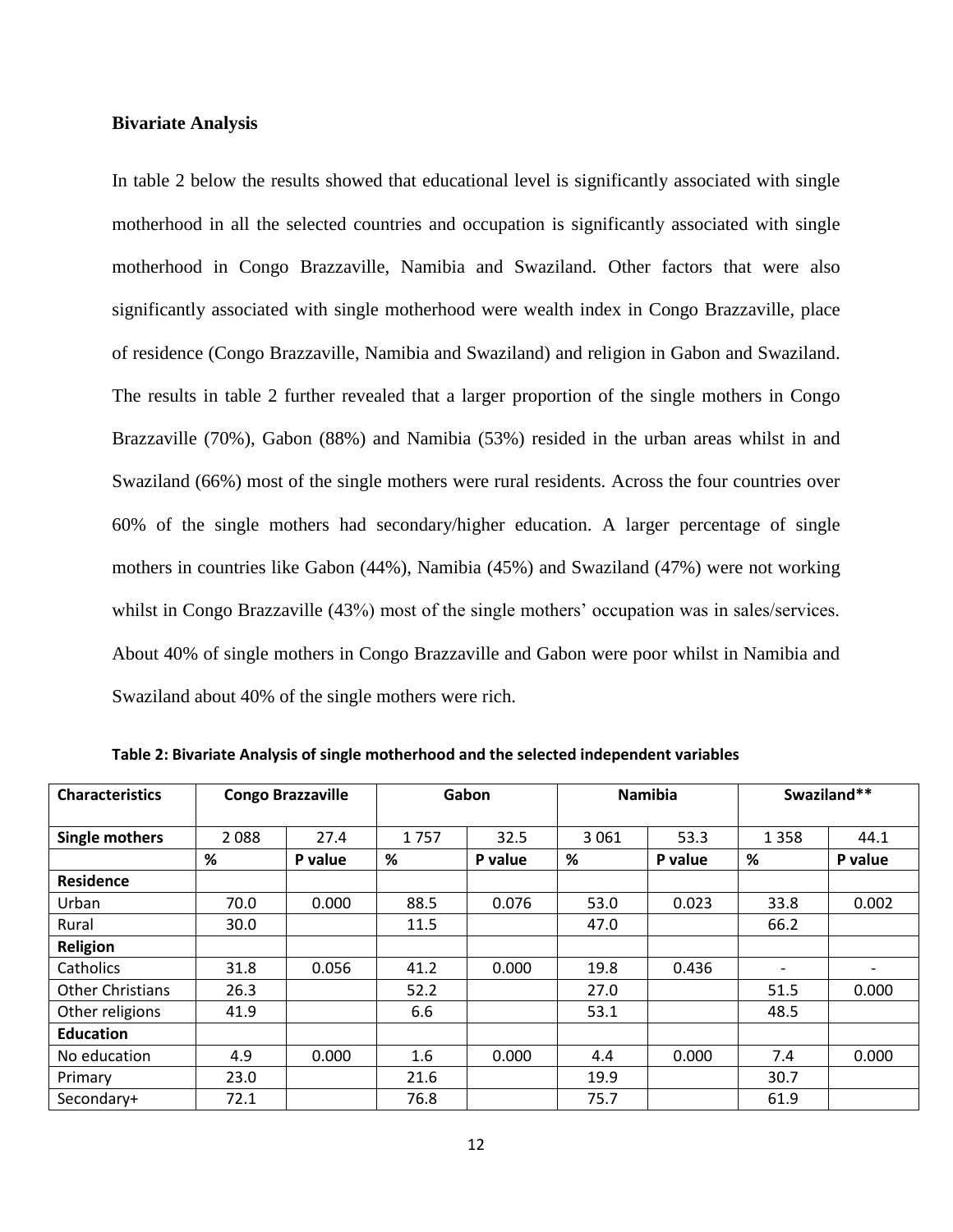| <b>Occupation</b>   |      |       |      |       |      |       |      |       |
|---------------------|------|-------|------|-------|------|-------|------|-------|
| Not working         | 27.1 | 0.001 | 44.2 | 0.441 | 44.7 | 0.000 | 47.0 | 0.006 |
| Professionals       | 5.5  |       | 11.7 |       | 12.5 |       | 8.8  |       |
| Sales/Services      | 43.5 |       | 28.9 |       | 37.1 |       | 31.4 |       |
| Agric/Manual        | 23.8 |       | 15.2 |       | 5.7  |       | 12.7 |       |
| <b>Wealth Index</b> |      |       |      |       |      |       |      |       |
| Poor                | 41.1 | 0.042 | 40.0 | 0.342 | 37.4 | 0.190 | 32.6 | 0.133 |
| Middle              | 22.4 |       | 21.0 |       | 21.4 |       | 20.0 |       |
| Rich                | 36.5 |       | 39.0 |       | 41.1 |       | 47.4 |       |

**\*\* Not weighted, the data was not compatible with the svy command**

### **Multivariate Analysis**

Single motherhood was significantly associated with age at first birth and number of living children across the four countries after adjusting for the selected potential confounders (table 3 below). The likelihood of single motherhood decreased as age at first birth increased and also as the number of living children increased in all the selected countries. The risk of single motherhood reduced by 40% in Congo Brazzaville and 5% in Namibia as age at first birth increases. Across the four countries the odds of single motherhood reduced by about 30% as the number of living children increased. In Gabon and Swaziland religion was found to be significantly associated with single motherhood. Mothers who reported other religions other than Christianity/Catholics in these countries were 0.61 [CI 0.44 - 0.84] and 0.71 [CI 0.60 - 0.83] times less likely to be single mothers respectively. Educated mothers in Gabon were twice more likely to be single mothers compared to uneducated mothers in that country (primary AOR 2.90; CI 1.34-6.28) secondary/higher education (AOR 2.74; CI 1.33 - 5.63). Mothers whose occupation was either agricultural or manual in Congo Brazzaville where 0.74 times less likely to be single mothers compared to unemployed mothers whilst in Gabon they were 1.46 times more likely to be single mothers compared to the unemployed (table 3). In Namibia and Swaziland mothers who were professionals were 0.76 and 0.68 times less likely to be single mothers compared to the unemployed mothers respectively while those mothers employed in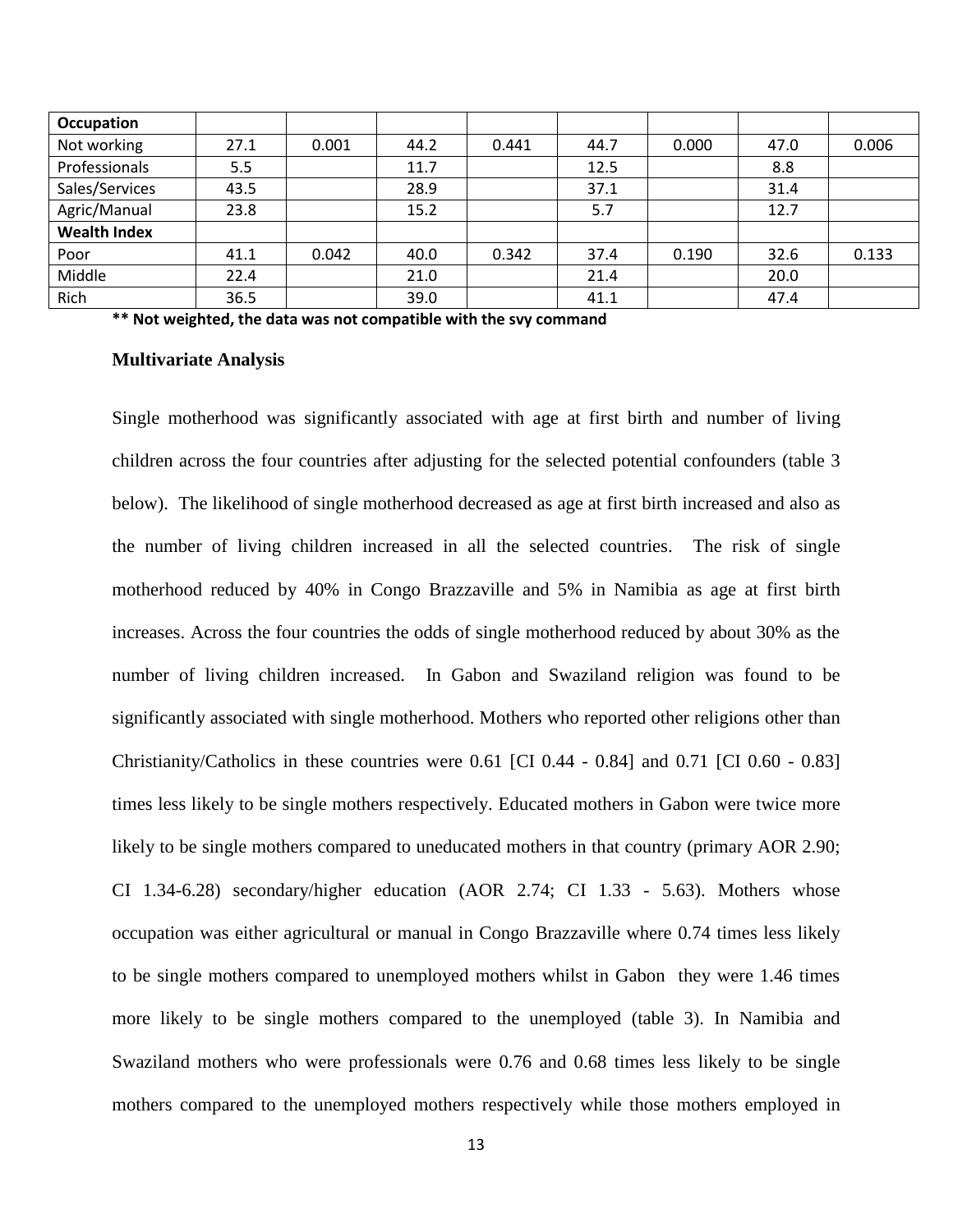sales/services were 1.59 and 1.27 times respectively more likely to be single mothers compared to unemployed mothers in these countries. In Congo Brazzaville current age, place of residence and wealth index were also significantly associated with single motherhood. The odds of being a single mother increased as age increased (AOR 1.05; CI 1.03 - 1.07) and rural residents had lower odds (AOR 0.64; CI 0.52 - 0.79) of being single mothers than urban residents. Also women whose wealth index was middle (AOR 0.53; CI 0.39 - 0.71) and rich (AOR 0.36; CI 0.28 - 0.46) had lower risk of being single mothers compared to the poor in Congo Brazzaville as well as rich mothers in Swaziland (AOR 0.67; CI 0.54 - 0.83). In Namibia rural residents were 1.5 times more likely to be single mothers compared to urban residents (AOR 1.51; CI 1.25 - 1.83) and the odds of being a single mother increased as age at first sex increased (AOR 1.04; CI  $1.02 - 1.07$ ).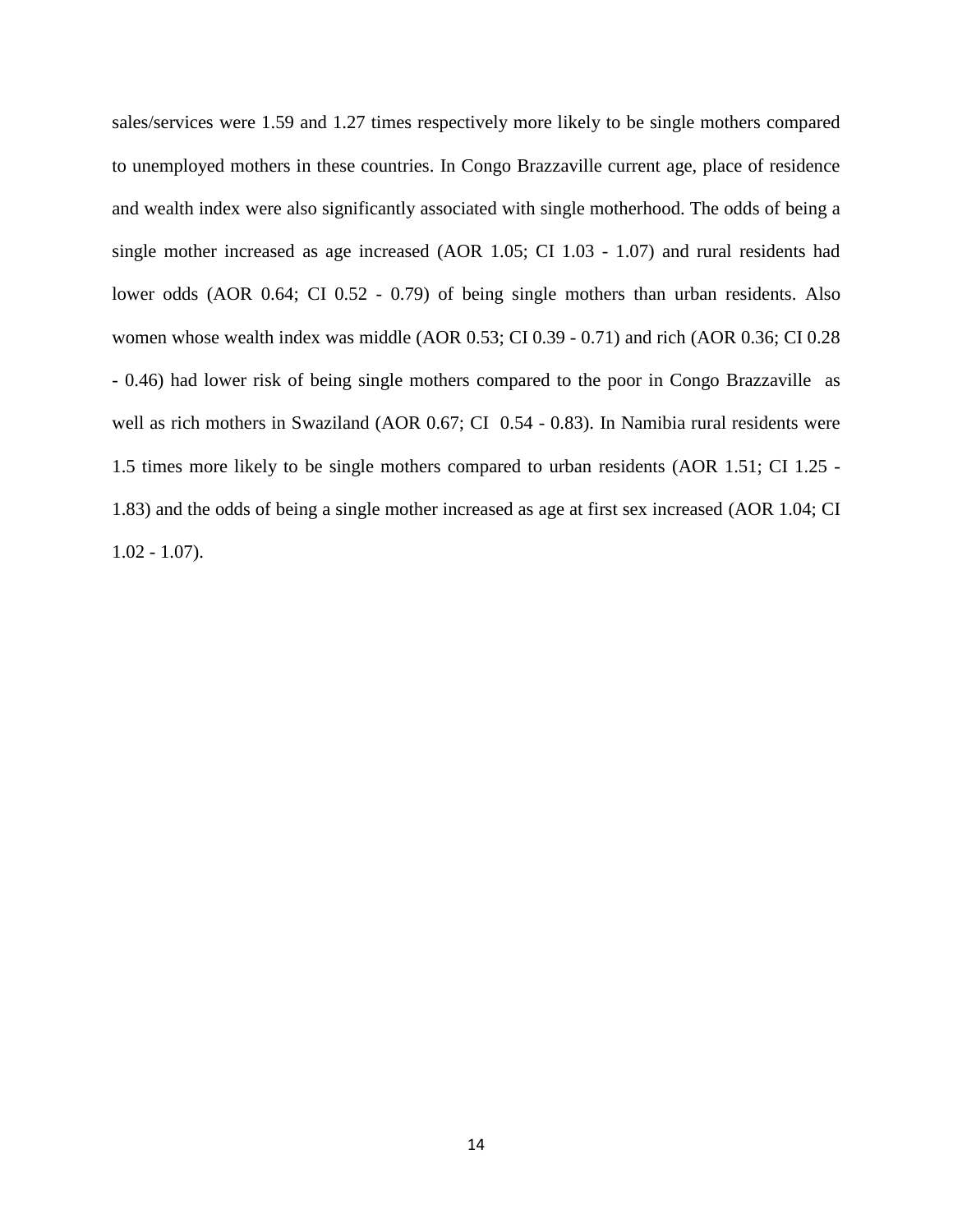# **Table 3: Multivariate Analysis of the four selected countries**

| <b>Characteristics</b>       |              | Congo Brazzaville*       |                          |              | Gabon*                   |                          | Namibia*     |                |                          | Swaziland**              |                          |                          |
|------------------------------|--------------|--------------------------|--------------------------|--------------|--------------------------|--------------------------|--------------|----------------|--------------------------|--------------------------|--------------------------|--------------------------|
|                              | <b>OR</b>    | 95%CI                    | P-value                  | OR           | 95% CI                   | P-value                  | OR           | 95% CI         | P-value                  | <b>OR</b>                | 95% CI                   | P-value                  |
| Age                          | 1.05         | $1.03 - 1.07$            | 0.000                    | 1.01         | $0.98 - 1.02$            | 0.585                    | 1.00         | $0.97 - 1.00$  | 0.093                    | 1.01                     | $0.99 - 1.02$            | 0.225                    |
| <b>Residence</b>             |              |                          |                          |              |                          |                          |              |                |                          |                          |                          |                          |
| Urban                        | 1            |                          | $\overline{\phantom{0}}$ | $\mathbf{1}$ | $\overline{\phantom{0}}$ | $\overline{\phantom{a}}$ | $\mathbf{1}$ |                | $\overline{a}$           | $\mathbf{1}$             | $\overline{\phantom{a}}$ | $\overline{\phantom{0}}$ |
| Rural                        | 0.64         | $0.52 - 0.79$            | 0.000                    | 0.86         | $0.66 - 1.11$            | 0.248                    | 1.51         | $1.25 - 1.83$  | 0.000                    | 0.87                     | $0.72 - 1.06$            | 0.164                    |
| Religion                     |              |                          |                          |              |                          |                          |              |                |                          |                          |                          |                          |
| Catholics                    | $\mathbf{1}$ | $\overline{\phantom{a}}$ | $\overline{\phantom{0}}$ | $\mathbf{1}$ |                          | $\overline{a}$           | $\mathbf{1}$ | $\blacksquare$ | $\overline{\phantom{a}}$ | $\overline{\phantom{a}}$ |                          | $\overline{\phantom{a}}$ |
| <b>Other Christians</b>      | 0.94         | $0.76 - 1.17$            | 0.599                    | 1.12         | $0.87 - 1.43$            | 0.380                    | 1.22         | $0.99 - 1.49$  | 0.052                    | $\mathbf{1}$             | 1                        | $\overline{\phantom{a}}$ |
| Other religions              | 0.85         | $0.69 - 1.04$            | 0.125                    | 0.61         | $0.44 - 0.84$            | 0.002                    | 1.19         | $1.00 - 1.43$  | 0.050                    | 0.71                     | $0.60 - 0.83$            | 0.000                    |
| Age at 1 <sup>st</sup> birth | 0.60         | $0.88 - 0.94$            | 0.000                    | 0.94         | $0.91 - 0.97$            | 0.000                    | 0.95         | $0.93 - 0.97$  | 0.000                    | 0.93                     | $0.90 - 0.96$            | 0.000                    |
| Age at 1 <sup>st</sup> sex   | 1.31         | $0.99 - 1.08$            | 0.134                    | 1.02         | $0.97 - 1.07$            | 0.365                    | 1.04         | $1.02 - 1.07$  | 0.001                    | 0.99                     | $0.95 - 1.03$            | 0.718                    |
| <b>Education</b>             |              |                          |                          |              |                          |                          |              |                |                          |                          |                          |                          |
| No education                 | $\mathbf{1}$ |                          | $\overline{\phantom{0}}$ | $\mathbf{1}$ |                          | $\overline{\phantom{a}}$ | $\mathbf{1}$ |                | $\overline{\phantom{a}}$ | $\mathbf{1}$             |                          | $\overline{\phantom{a}}$ |
| Primary                      | 1.17         | $0.84 - 1.63$            | 0.361                    | 2.90         | $1.34 - 6.28$            | 0.007                    | 1.09         | $0.80 - 1.52$  | 0.615                    | 1.07                     | $0.79 - 1.45$            | 0.650                    |
| Secondary+                   | 1.31         | $0.92 - 1.86$            | 0.134                    | 2.74         | $1.33 - 5.63$            | 0.006                    | 1.14         | $0.84 - 1.60$  | 0.427                    | 1.26                     | $0.92 - 1.71$            | 0.151                    |
| <b>Occupation</b>            |              |                          |                          |              |                          |                          |              |                |                          |                          |                          |                          |
| Not working                  | 1            |                          |                          | $\mathbf{1}$ |                          |                          | $\mathbf{1}$ |                | $\blacksquare$           | $\mathbf{1}$             |                          | $\overline{\phantom{a}}$ |
| Professionals                | 1.07         | $0.68 - 1.68$            | 0.761                    | 0.97         | $0.65 - 1.45$            | 0.882                    | 0.76         | $0.60 - 0.94$  | 0.015                    | 0.68                     | $0.51 - 0.91$            | 0.010                    |
| Sales/Services               | 0.99         | $0.76 - 1.29$            | 0.945                    | 1.14         | $0.88 - 1.46$            | 0.321                    | 1.59         | $1.35 - 1.87$  | 0.000                    | 1.27                     | $1.06 - 1.52$            | 0.011                    |
| Agric/Manual                 | 0.74         | $0.56 - 0.97$            | 0.030                    | 1.46         | $1.14 - 1.86$            | 0.002                    | 1.04         | $0.79 - 1.39$  | 0.614                    | 1.09                     | $0.85 - 1.39$            | 0.515                    |
| <b>Wealth Index</b>          |              |                          |                          |              |                          |                          |              |                |                          |                          |                          |                          |
| Poor                         | $\mathbf{1}$ |                          |                          | $\mathbf{1}$ |                          |                          | $\mathbf{1}$ |                |                          | $\mathbf{1}$             |                          | $\overline{\phantom{a}}$ |
| Middle                       | 0.53         | $0.39 - 0.71$            | 0.000                    | 0.79         | $0.55 - 1.13$            | 0.203                    | 0.95         | $0.78 - 1.17$  | 0.645                    | 1.02                     | $0.82 - 1.27$            | 0.859                    |
| <b>Rich</b>                  | 0.36         | $0.28 - 0.46$            | 0.000                    | 0.79         | $0.56 - 1.10$            | 0.166                    | 0.93         | $0.74 - 1.19$  | 0.563                    | 0.67                     | $0.54 - 0.83$            | 0.000                    |
| # living children            | 0.60         | $0.54 - 0.67$            | 0.000                    | 0.72         | $0.66 - 0.80$            | 0.000                    | 0.71         | $0.67 - 0.75$  | 0.000                    | 0.68                     | $0.64 - 0.73$            | 0.000                    |

\*svy applied in the analysis \*\* iw=weight used for Swaziland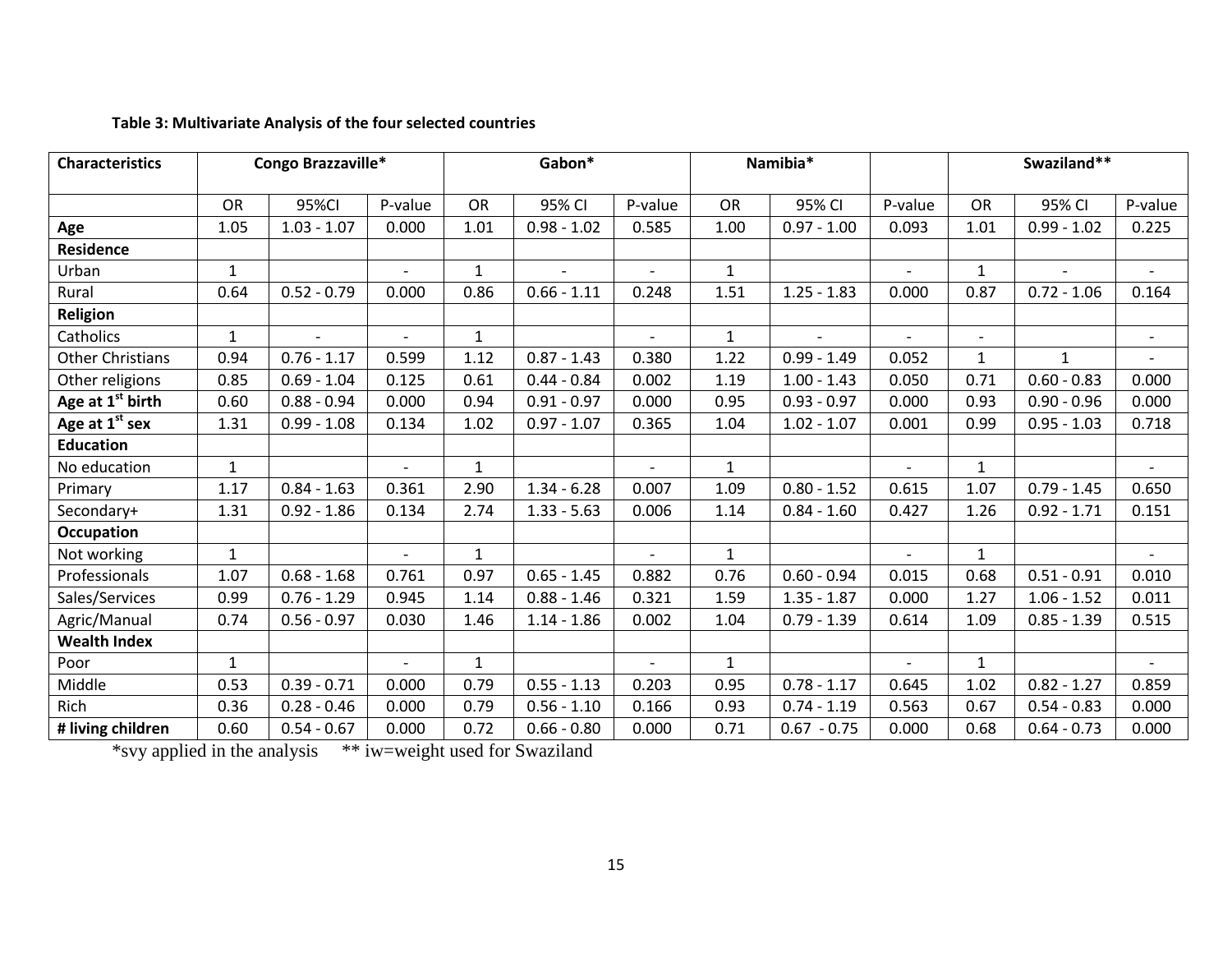# **Discussion**

The findings of this study showed that single motherhood is prevalent in sub-Saharan Africa ranging from about 27% in Congo Brazzaville to 53% in Namibia. The study further revealed that a larger percentage of single mothers had never been married in Gabon, Namibia and Swaziland. This shows that women are more likely to become single mothers as a result of premarital child bearing compared to union dissolution in these countries. This finding concurs with other studies that have been done in this region that have shown that premarital fertility is high [\(Garenne and Zwang 2006,](#page-20-8) [Palamuleni and Adebowale 2014\)](#page-21-9). The pattern of high levels of non-marital births is very common and well established in countries like Namibia and Swaziland [\(Russell 1993,](#page-22-5) [Garenne and Zwang 2006\)](#page-20-8). In Congo Brazzaville women are more likely to become single mothers as a result of union dissolution through separation. Post marital single motherhood as a result of divorce or separation has been found to be increasing in some sub-Saharan countries [\(Takyi 2001\)](#page-22-0). Widowhood was also a major reason of single motherhood in Swaziland and this could be a reflection of high HIV related deaths among adults in this country. Studies have shown that men are more likely to die early than women.

The results further indicated that age at first birth and the number of living children were common correlates of single motherhood in all the selected countries. The findings suggest that women who have children at a younger age are more likely to be single mothers compared to those women who have their first child when they are mature and older. Studies have shown that single mothers are usually young mothers of less than 25 years [\(Lipman, Offord et al. 1997,](#page-21-11) [Dlamini 2006\)](#page-20-0). Premarital fertility has also been found to be high among adolescents compared to other age groups [\(Garenne, Tollman et al. 2000\)](#page-20-7). The existence of a negative relationship between the number of living children and single motherhood has also been found in other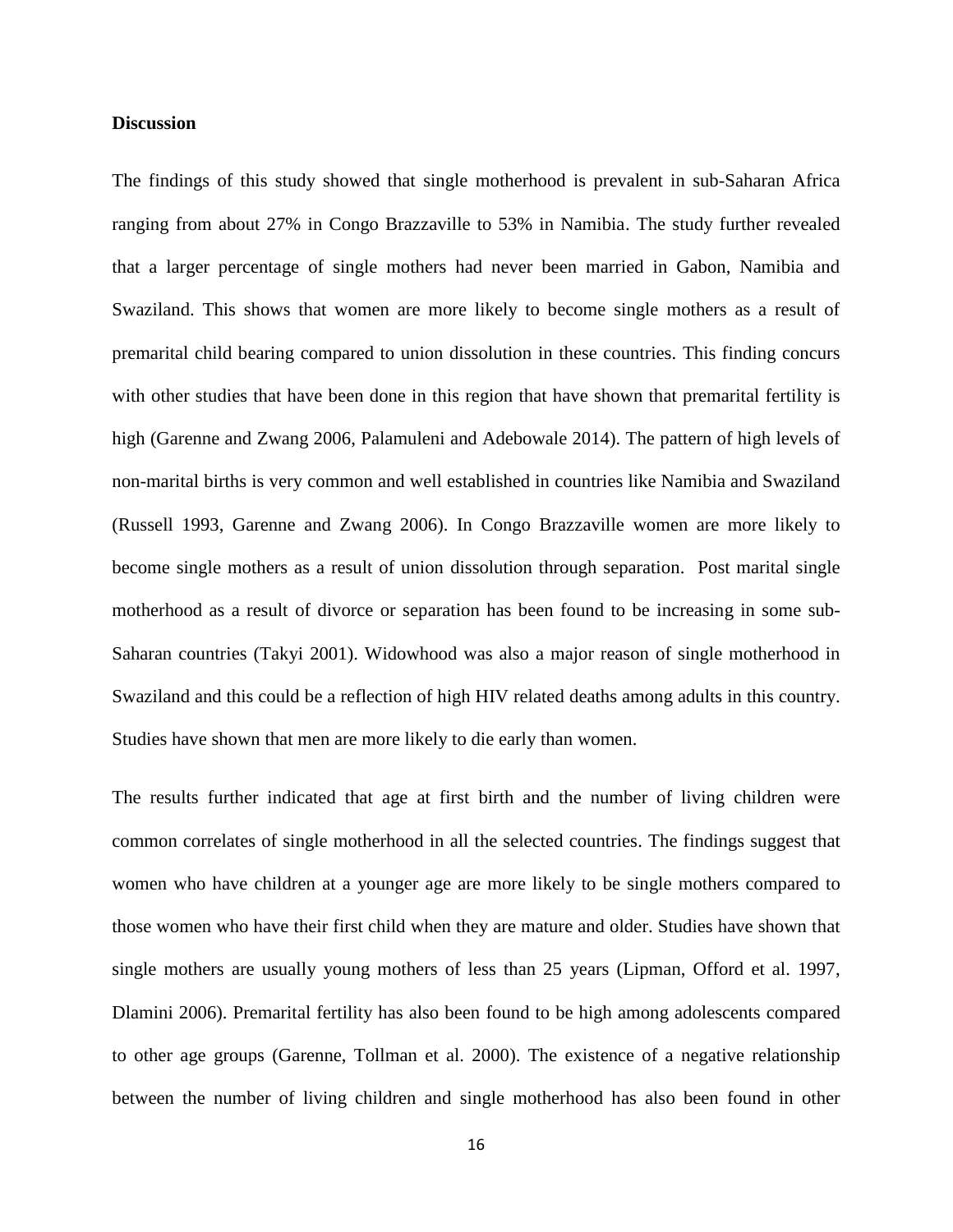studies (Curtis 2001; Hsieh and Leung 2013). These studies have shown that single mothers tend to have fewer children compared to married mothers.

Occupation was also found to be a determinant of single motherhood. The study revealed that a larger percentage of single mothers were unemployed in countries like Gabon, Namibia and Swaziland and if employed they are most likely to be employed in low paying jobs such as sales/manual/agricultural jobs. Professionals had a lower risk of being single mothers in Swaziland compared to those unemployed whilst those employed in in sales/services (Swaziland and Namibia) and Agriculture/Manual had a higher risk of being single mothers. This finding has been found in other studies [\(Dlamini 2006,](#page-20-0) [Jordal, Wijewardena et al. 2013\)](#page-21-4). The explanation for most single mothers not working could that they lack education or the required qualifications [\(Dlamini 2006\)](#page-20-0). Sometimes single mothers cannot take up employment because of the child's needs especially if their child is still young. A study b[yJordal, Wijewardena et al. \(2013\)](#page-21-4) showed that single mothers end up engaging in low paying jobs such as vegetable cultivation and pottery production as a way of coping with single motherhood, as this will enable them to take care of their children and families.

The study also showed a negative association between wealth index and single motherhood. Women whose wealth index was middle (Congo Brazzaville) or rich (Congo Brazzaville and Swaziland) had lower odds of being single mothers compared to the poor. Studies have shown that single motherhood is common among the poor [\(Christopher, England et al. 2002,](#page-20-17) [Dlamini](#page-20-0)  [2006\)](#page-20-0). Also factors that lead to the formation of single mother families such a teen/adolescent pregnancy and premarital fertility have been found to be high among the poor compared to the rich [\(Ratcliffe and McKernan 2012,](#page-22-8) [Palamuleni and Adebowale 2014\)](#page-21-9). Furthermore other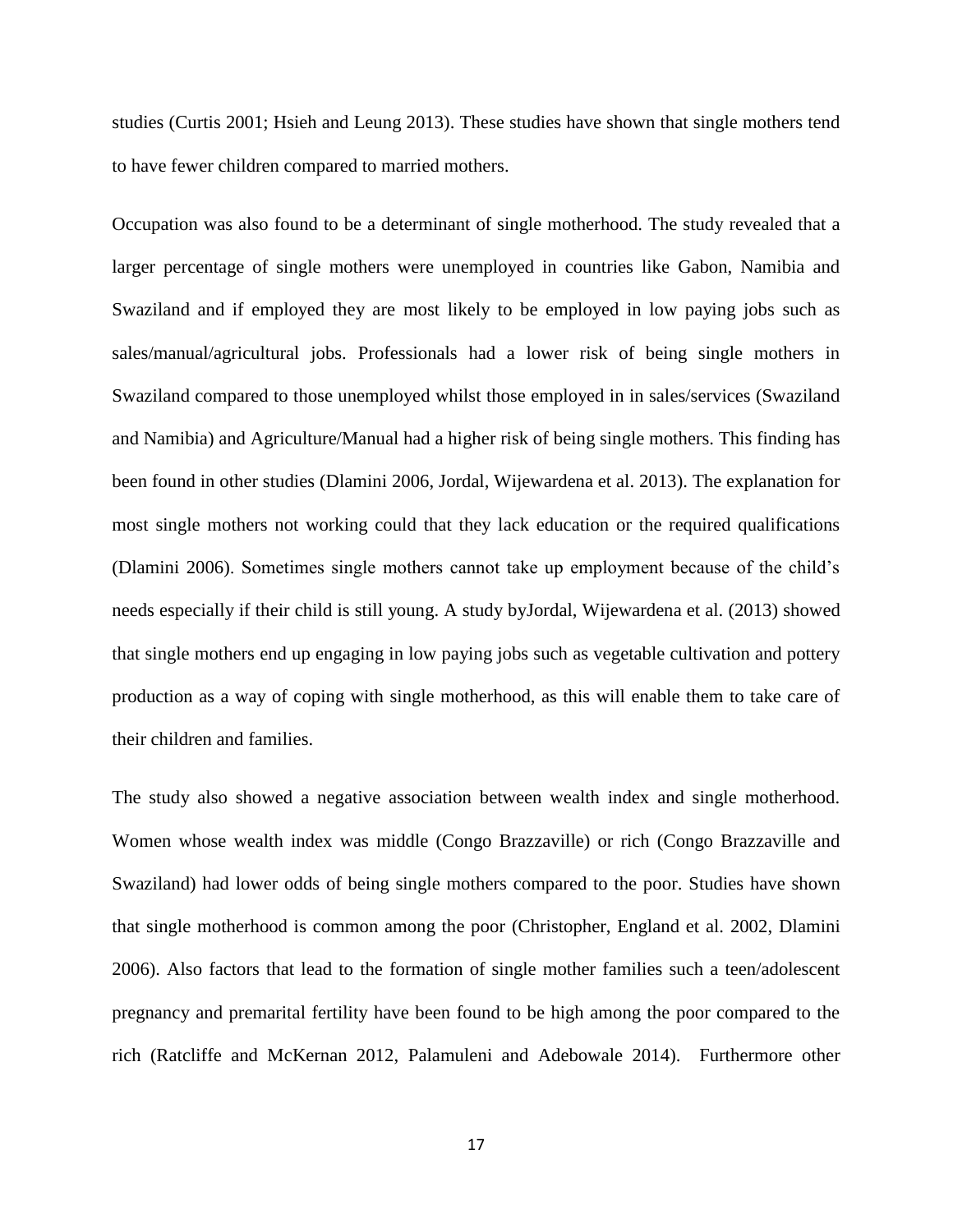studies have shown that divorce rates tend to higher among the poor compared to the rich [\(Karney and Bradbury 2005,](#page-21-17) [Akuamoah 2013\)](#page-20-18).

The study further established that education was a correlate of single motherhood in Gabon. Educated mothers were more likely to be single mothers compared to uneducated women in these countries. The likelihood of marriage decrease as the educational level of women increase, educated women are less likely to be married compared to less educated women [\(Torr 2011\)](#page-22-9). Some of the reasons that have been highlighted by professional single women for not marrying include wanting to be independent and not finding a right partner [\(Berg-Cross, Scholz et al.](#page-20-10)  [2004\)](#page-20-10). Educated men tend to marry women who are less educated than them and this affects the marriage market of educated women as these desire to marry men who are more educated than them [\(Berg-Cross, Scholz et al. 2004\)](#page-20-10). Marriage practices that involve bride-wealth payment are also a barrier for marriage among educated women as these are highly priced and beyond reach for most men compared to other women [\(Isiugo-Abanihe 1994,](#page-21-18) [Posel, Rudwick et al. 2011\)](#page-22-10). This finding also support literature that has shown that divorce rates are usually high among educated therefore resulting in the formation of single mother parent families [\(Amato 2010\)](#page-20-19). About 33% of women in Gabon were single mothers due to separation according to this study. This finding however contradicts findings from other studies done in the sub-Saharan region that have shown that single mothers are usually uneducated [\(Dlamini 2006,](#page-20-0) [Moyo and Kawewe 2009\)](#page-21-1).

The finding that single motherhood is more likely to be common among urban residents compared to rural residents in Congo Brazzaville is consistent with findings from other studies [\(Antoine and Nanitelamio 1991\)](#page-20-16). A study by [Antoine and Nanitelamio \(1991\)](#page-20-16)showed that the city of Brazzaville had the largest proportion of single women and single mothers compared to other cities that were selected in that study. This could be an explanation of why single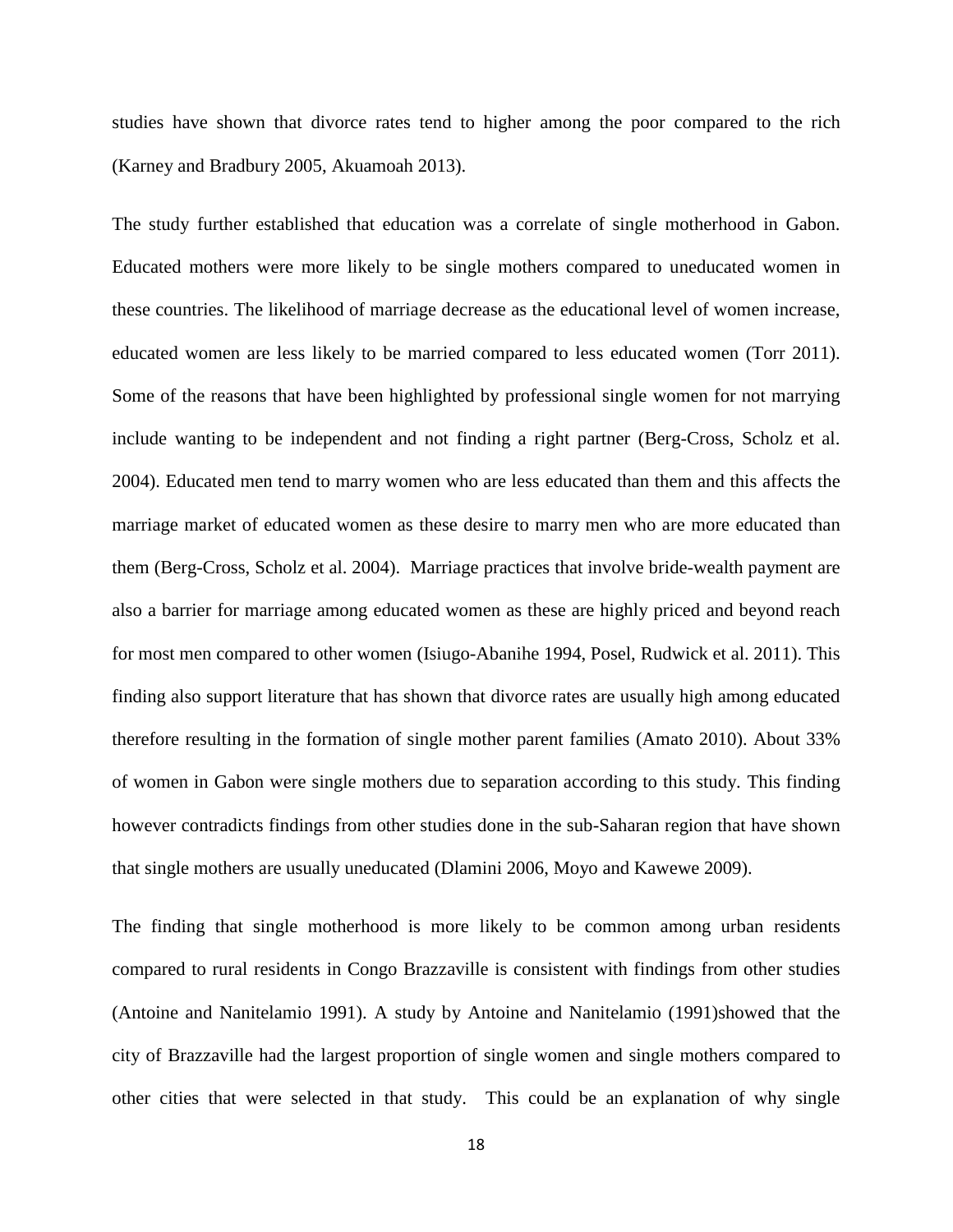motherhood is high among urban residents in that country. However in Namibia contrary results were found, the risk of single motherhood was found to be high among rural residents compared to urban residence. This finding supports the findings of a study that was done by [Pazvakawambwa, Indongo et al. \(2013\)](#page-22-2) in Namibia that shows that women who resided in urban areas were more likely to be married compared to rural residents. Also a study b[yPalamuleni and](#page-21-9)  [Adebowale \(2014\)](#page-21-9) showed that premarital child bearing was common among rural youth residents in Namibia and premarital child bearing is one of the pathways that results in single motherhood.

Furthermore age at first sex was found to be a determinant of single motherhood in Namibia. The positive relationship that was found between age at first sex and single motherhood is contrary to results from other studies that have shown that early initiation of sex increase the risk of becoming a single mother as this result in teen pregnancy and premarital child bearing. This requires further investigation.

In Gabon and Swaziland religion also emerged as a determinant of single motherhood in these countries. Women affiliated to other religions not Catholics/Christians had a lower risk of single motherhood. Studies have shown that divorce rates are lower among other religions such as Muslims compared to other religions such as Christianity [\(Tilson and Larsen 2000,](#page-22-11) [Adegoke](#page-19-1)  [2010\)](#page-19-1). This could be an explanation of why other religion category had a lower risk of single motherhood since Muslims form part of this category in Gabon where about 12% of the population is affiliated to Islam. As for Swaziland the explanation could be that most people are affiliated to the Swazi traditional religion where divorce in a traditional marriage is prohibited.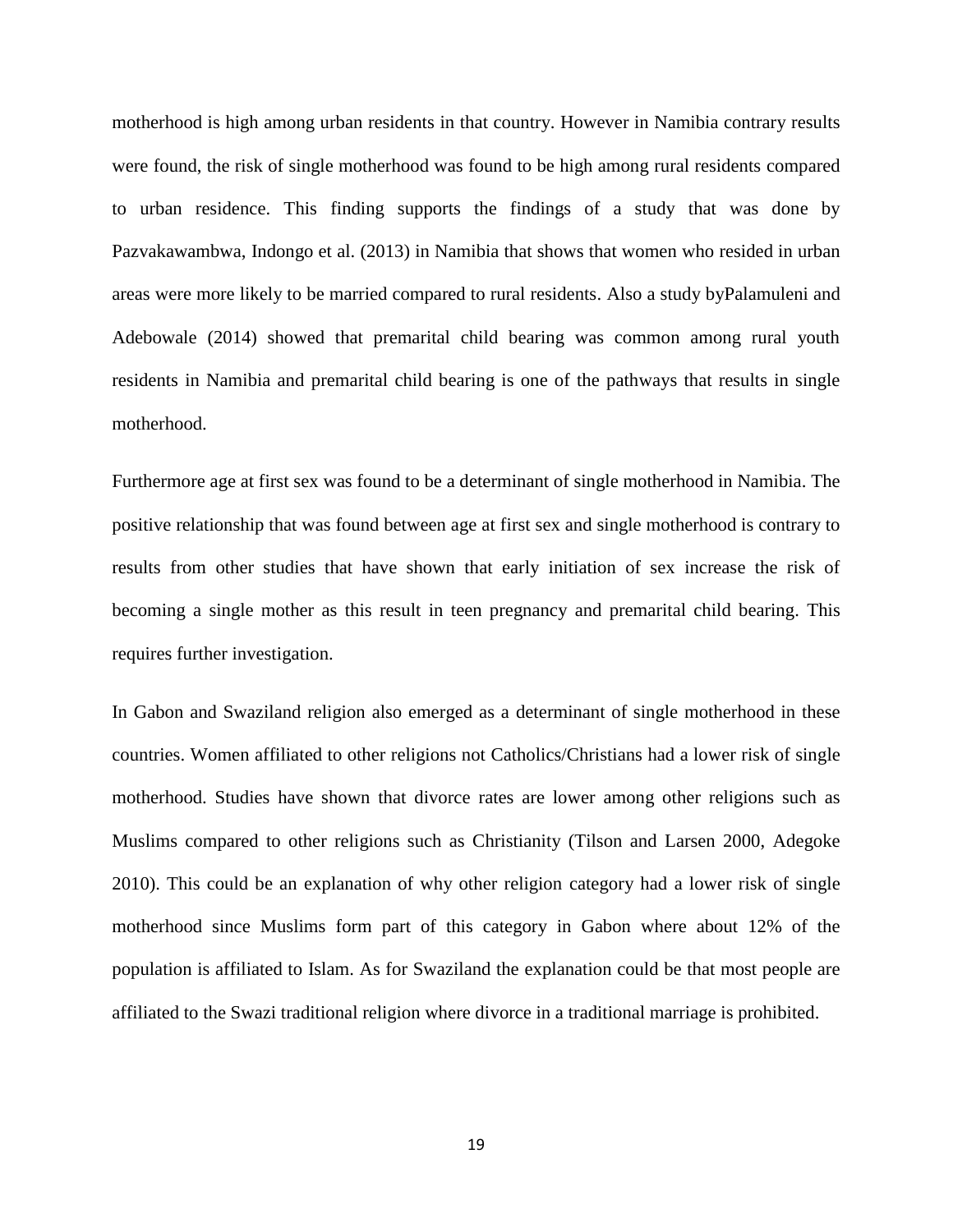Current age was also found to be positively associated with single motherhood in Congo Brazzaville. The explanation to this could be that older women are more likely to become single as a result of marriage dissolution due to death or divorce or/ separation. The results of this study showed that separation was the highest cause of single motherhood in this country.

# **Conclusion**

Single motherhood is prevalent in Sub-Saharan Africa with premarital child bearing being the major cause of single motherhood in Gabon, Namibia and Swaziland. Post marital single motherhood as a result of marriage dissolution due to separation is also high in countries like Congo Brazzaville and Gabon. Correlates of single motherhood across the four countries were age at first birth and number of living children. Also factors such as level of education, wealth index, religion and occupation were found to be significant predictors of single motherhood in more than one country. These findings suggest that interventions should focus on promoting contraceptive use to prevent unwanted pregnancies since these have been found to be associated with premarital childbearing among teenagers and adolescents there by leading to single motherhood. Government policies, programs and interventions should also focus on empowering single mothers and their children as a way of alleviating poverty and other negative health outcomes associated with this family structure. The results also show that the significance of marriage being the context of which childbearing occurs is also declining.

### **References**

<span id="page-19-0"></span>Adams, B. N. (2004). "Families and family study in international perspective." Journal of Marriage and Family **66**(5): 1076-1088.

<span id="page-19-1"></span>Adegoke, T. (2010). "Socio-cultural Factors as Determinants of Divorce Rates among women of reproductive age in Ibadan Metropolis, Nigeria." Stud Tribes Tribals **8**(2): 107-114.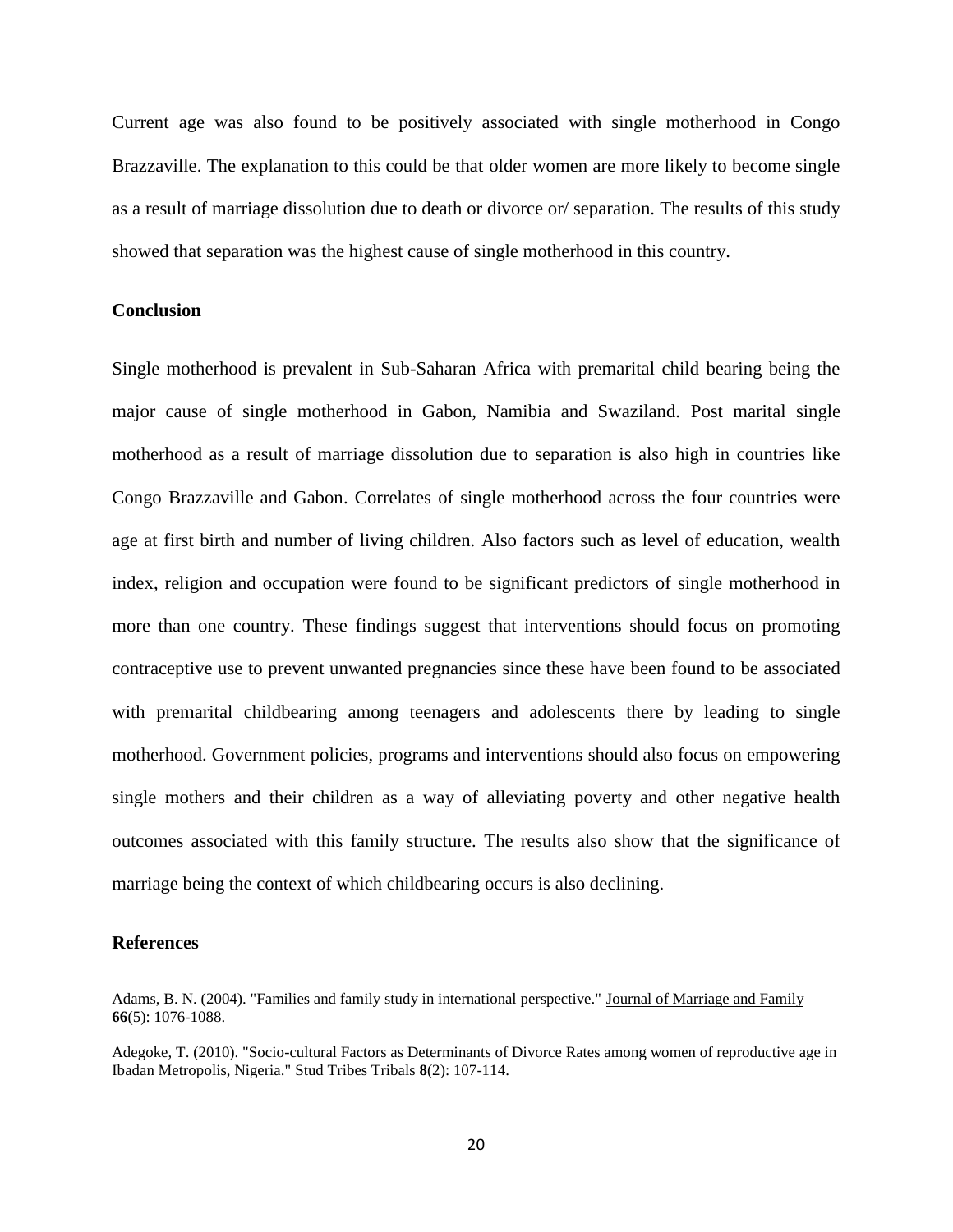<span id="page-20-15"></span>Adepoju, A. (2000). "Issues and Recent Trends in International Migration in Sub‐Saharan Africa." International Social Science Journal **52**(165): 383-394.

<span id="page-20-18"></span>Akuamoah, V. (2013). Determinants of Divorce in Ghana, 2008, University of Ghana.

<span id="page-20-1"></span>Allan, G., et al. (2001). "Family diversity and change in Britain and Western Europe." Journal of Family Issues **22**(7): 819-837.

<span id="page-20-19"></span>Amato, P. R. (2010). "Research on divorce: Continuing trends and new developments." Journal of Marriage and Family **72**(3): 650-666.

<span id="page-20-16"></span>Antoine, P. and J. Nanitelamio (1991). "More single women in African cities: Pikine, Abidjan and Brazzaville." Population an English Selection: 149-169.

<span id="page-20-10"></span>Berg-Cross, L., et al. (2004). "Single professional women: A global phenomenon challenges and opportunities." Journal of International Women's Studies **5**(5): 34-59.

<span id="page-20-2"></span>Bigombe, B. and G. M. Khadiagala (2003). "Major trends affecting families in Sub-Saharan Africa." UN (ed.), Major Trends Affecting Families: A Background Document: 164-187.

<span id="page-20-11"></span>Brown, G. W. and P. M. Moran (1997). "Single mothers, poverty and depression." Psychological Medicine **27**(01): 21-33.

<span id="page-20-6"></span>Calvès, A.-E. (1999). "Marginalization of African single mothers in the marriage market: Evidence from Cameroon." Population Studies **53**(3): 291-301.

<span id="page-20-14"></span>Casper, L. M., et al. (1994). "The gender-poverty gap: What we can learn from other countries." American sociological review: 594-605.

<span id="page-20-3"></span>Cherlin, A. J. (2005). "American marriage in the early twenty-first century." The Future of Children **15**(2): 33-55.

<span id="page-20-17"></span>Christopher, K., et al. (2002). "The gender gap in poverty in modern nations: Single motherhood, the market, and the state." Sociological Perspectives **45**(3): 219-242.

<span id="page-20-5"></span>Clark, S. and D. Hamplová (2013). "Single motherhood and child mortality in sub-Saharan Africa: a life course perspective." Demography **50**(5): 1521-1549.

<span id="page-20-4"></span>Dintwat, K. F. (2010). "Changing family structure in Botswana." Journal of Comparative Family Studies: 281-297.

<span id="page-20-0"></span>Dlamini, N. S. (2006). Measurement and characteristics of single mothers in South Africa: analysis using the 2002 general household survey.

<span id="page-20-13"></span>Ellwood, D. T. and C. Jencks (2004). "The uneven spread of single-parent families: What do we know? Where do we look for answers?" Social inequality **1**: 3-77.

<span id="page-20-9"></span>Esteve, A., et al. (2012). "The family context of cohabitation and single motherhood in Latin America." Population and Development Review **38**(4): 707-727.

<span id="page-20-12"></span>Gage, A. J., et al. (1997). "Household structure and childhood immunization in Niger and Nigeria." Demography **34**(2): 295-309.

<span id="page-20-7"></span>Garenne, M., et al. (2000). "Premarital fertility in rural South Africa: a challenge to existing population policy." Studies in family planning **31**(1): 47-54.

<span id="page-20-8"></span>Garenne, M. and J. Zwang (2006). "Premarital fertility in Namibia: trends, factors and consequences." Journal of biosocial science **38**(02): 145-167.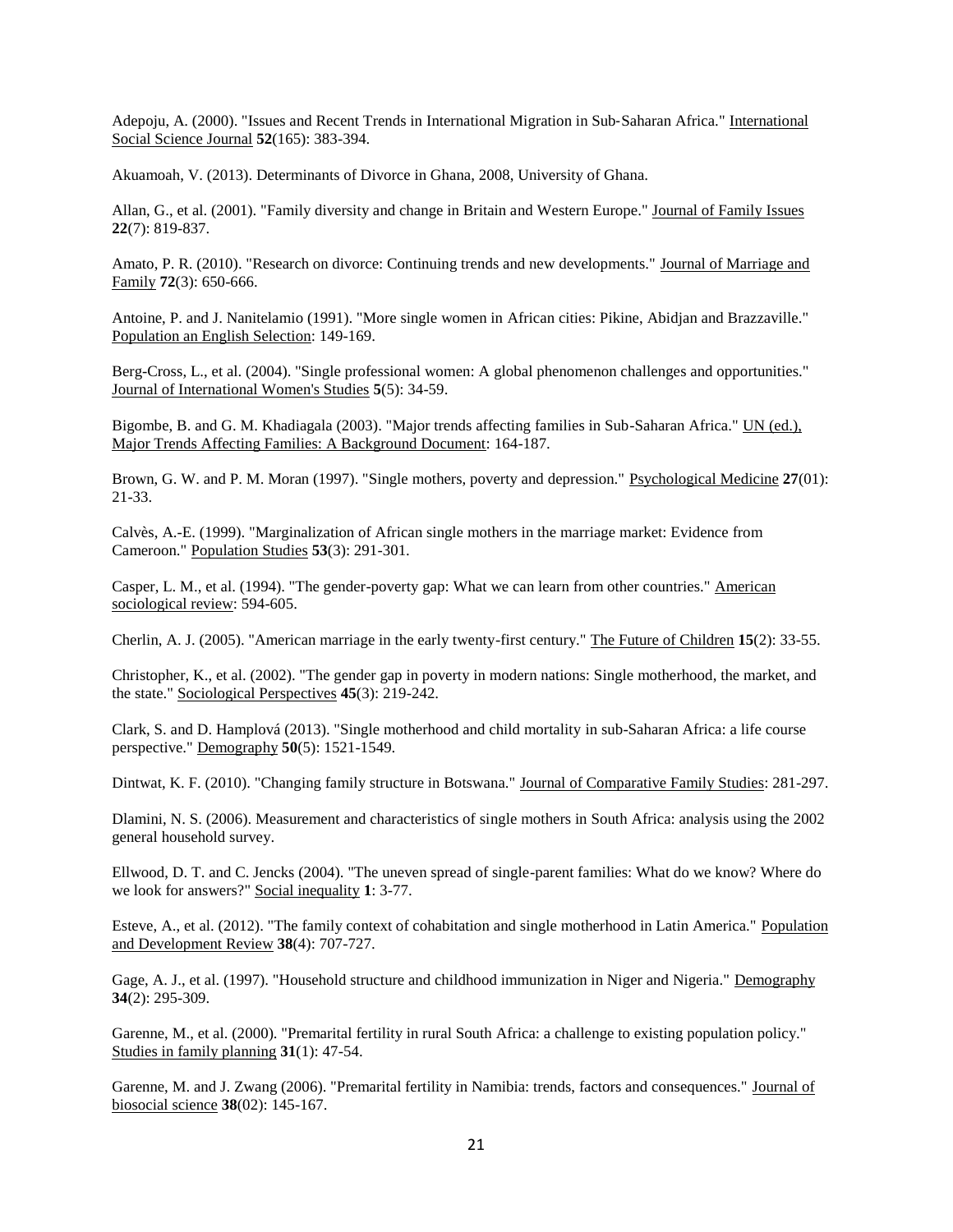<span id="page-21-16"></span>Garenne, M. and J. Zwang (2009). "Premarital fertility and HIV/AIDS in sub-Saharan Africa." African Journal of Reproductive Health **12**(2): 64-74.

<span id="page-21-3"></span>Golombok, S. and S. Badger (2010). "Children raised in mother-headed families from infancy: a follow-up of children of lesbian and single heterosexual mothers, at early adulthood." Human Reproduction **25**(1): 150-157.

<span id="page-21-0"></span>González, L. (2005). "The determinants of the prevalence of single mothers: A cross-country analysis."

<span id="page-21-13"></span>Gurmu, E. and D. Etana (2013). "Household structure and children's nutritional status in Ethiopia." Genus **69**(2).

<span id="page-21-12"></span>Hernández, R. L., et al. (2009). "Depression and quality of life for women in single-parent and nuclear families." The Spanish journal of psychology **12**(01): 171-183.

<span id="page-21-18"></span>Isiugo-Abanihe, U. C. (1994). "Consequences of bridewealth changes on nuptiality patterns among the Ibo of Nigeria."

<span id="page-21-4"></span>Jordal, M., et al. (2013). "Unmarried women's ways of facing single motherhood in Sri Lanka–a qualitative interview study." BMC women's health **13**(1): 5.

<span id="page-21-7"></span>Kalule-Sabiti, I., et al. (2007). "Family formation and dissolution patterns." Families and households in postapartheid South Africa: Socio-demographic perspectives: 89-112.

<span id="page-21-17"></span>Karney, B. R. and T. N. Bradbury (2005). "Contextual influences on marriage implications for policy and intervention." Current Directions in Psychological Science **14**(4): 171-174.

<span id="page-21-5"></span>Kpoor, A. (2013). "Household Maintenance and Decision Making in Lone Female Parent Families in Ghana." Journal of Family Issues: 0192513X13483969.

<span id="page-21-11"></span>Lipman, E. L., et al. (1997). "Single mothers in Ontario: sociodemographic, physical and mental health characteristics." Canadian Medical Association Journal **156**(5): 639-645.

<span id="page-21-6"></span>Locoh, T. and M. Thiriat (1995). "[Divorce and remarriage of women in West Africa: the situation in Togo]." Population **50**(1): 61-93.

<span id="page-21-2"></span>Mannis, V. S. (1999). "Single mothers by choice." Family Relations: 121-128.

<span id="page-21-14"></span>McLanahan, S. and G. Sandefur (1994). "Growing up with a single parent: What helps, what hurts." Cambridge, MA: Harvard University Press **17**: 21.

<span id="page-21-8"></span>Mhongo, C. and D. Budlender (2013). "Declining rates of marriage in South Africa: What do the numbers and analysts say?" Acta Juridica: Marriage, land and custom: 181-196.

<span id="page-21-15"></span>Ministry of Health and Social Welfare (MOHSW) Government of Swaziland (2001). Reproductive Health Programme: Ministry of Health and Social Welfare. National Strategic Planning and Plan of Action for Reproductive Health Initiative 2001–2005. M. o. H. a. S. Welfare. Mbabane, Swaziland.

<span id="page-21-1"></span>Moyo, O. N. and S. M. Kawewe (2009). "Lone motherhood in Zimbabwe: the socioeconomic conditions of lone parents and their children." Social work in public health **24**(1-2): 161-177.

<span id="page-21-10"></span>Palamuleni, M. (2010). "Recent marriage patterns in South Africa 1996-2007." Bangladesh e-Journal of Sociology **7**(1): 47.

<span id="page-21-9"></span>Palamuleni, M. and A. Adebowale (2014). "Patterns of premarital childbearing among unmarried female youths in sub-Saharan Africa: Evidence from demographic health survey." Scientific Research and Essays **9**(10): 421-430.